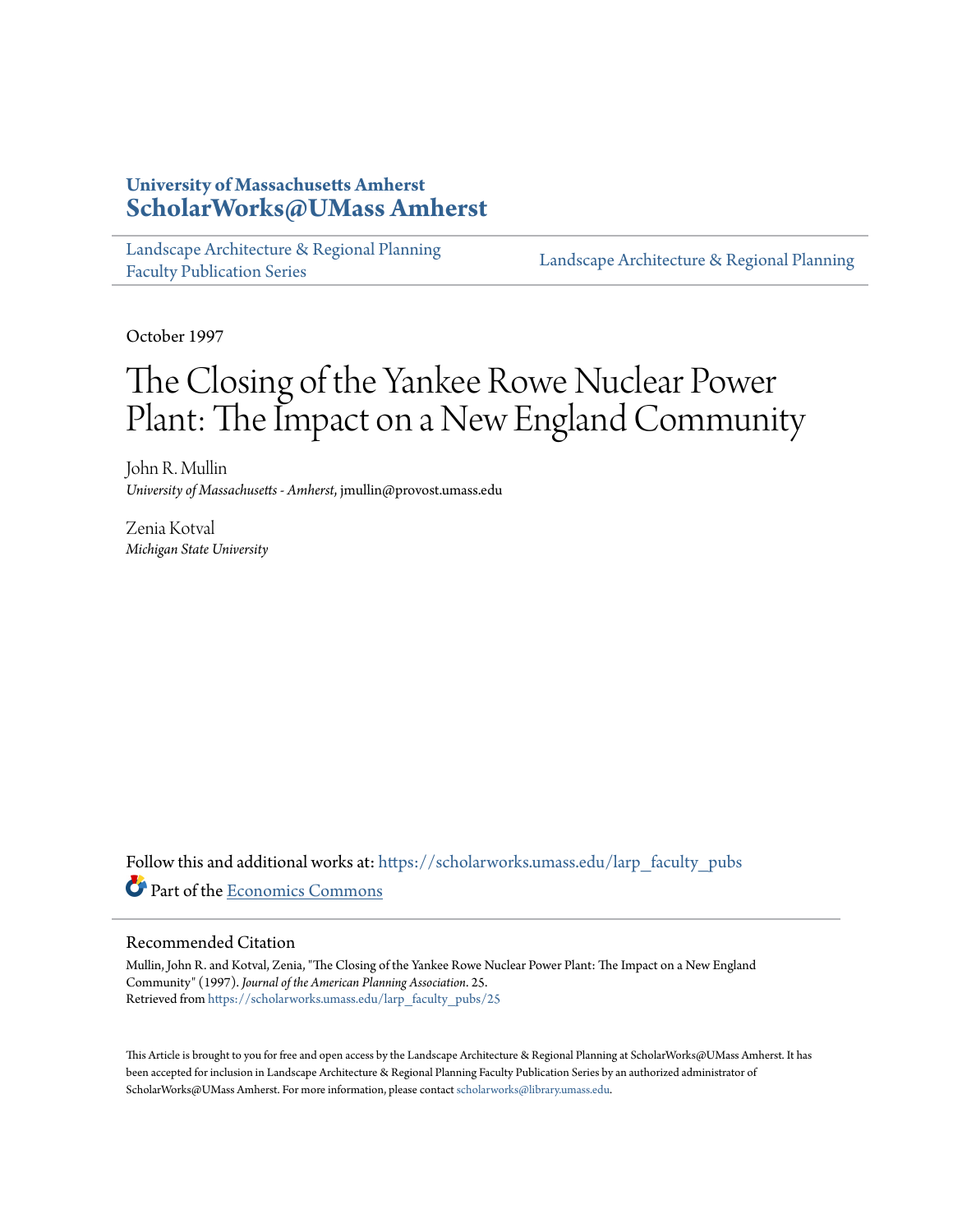#### **THE CLOSING OF THE YANKEE ROWE NUCLEAR POWER PLANT**

#### **The Impact on a New England Community**

America's nuclear power companies for the first time, face reduced demand and a resulting decline in generating capacity that will affect not only the industry, but also the communities that have become dependent on the "nuclear economy." Across the United States there are 111 nuclear plants; approximately twenty are expected to close by the year 2012 (Pasqualetti 1991a, Allen 1996.) While many Americans applaud this trend, the fact remains that the closings will bring extensive economic hardships to the communities and regions where the plants are located. This paper is a case study of the local effect from the closing of Yankee Atomic Electric Company's nuclear power plant in Rowe, Massachusetts. The authors conclude that decisions to close nuclear power plant are highly unlikely to consider the local impacts that may occur. The paper is intended as a start toward understanding how the closing of nuclear power plants affect local and regional economies, and considers the role that the federal and state governments can have in helping communities shift to an non-nuclear economic base.

Until recently, the literature on decommissioning nuclear power plants has consisted almost exclusively of technical reports in trade journals with little interest to the general public. There is little public awareness of the approaching age of decommissioning and even less recognition that the process has already begun. Approximately 50 research (nongenerating) reactors have been dismantled, and 24 government and commercial power plants have been decommissioned. It is estimated that 72 reactors, totaling thousands of megawatts of generating capacity, will come due for decommissioning between 1992 and 2012. This process will, undeniably, need a trained workforce, waste depositories, funds, and careful local planning-little of which now exists (Pasqualetti 1991a; Allen 1996a).

Nuclear policy has recently become more responsive to public attitudes and pressure. Special interest groups have often succeeded in influencing the siting and operations of nuclear power plants and dump sites. Notable examples of public influence include the injunction to shut down the Saxton Reactor, in Saxton, Pennsylvania, until 1997; making permanent the temporary shutdown at the Humboldt Plant, in Eureka, California; and achieving the dismantling of the Shoreham Plant, in New York, without its ever having operated at full power or generated the funds to pay for its own decommissioning. Other communities affected to varying degrees by public pressure concerning nuclear power plants include Three Mile Island, Pennsylvania; Indian Point, New York; Rancho Seco, California; Dresden, Illinois; Nine Mile Point, New York; and the locations of several Yankee Plants in New England (Pasqualetti 1990; Ballard et al. 1991; Pasqualetti and Pijawka 1996). It is also interesting to note that nuclear power plants are becoming pawns in local development strategies. For example, town officials in historic Plymouth, Massachusetts expect Boston Edison's Plymouth Nuclear Plant to close in the next decade; the closing will mean a loss of live to seven million dollars in property tax revenue, approximately 25 percent of the town's property tax base (Allen 1996b). A local developer has used the prospect of revenue loss as a key argument for being granted a permit to build a proposed mega development on a nearby site (Curran 199s).

The thesis of this paper is that decisions to close nuclear power plants are likely to ignore the effects on their local communities. It is clear that, without assistance from government or the utility companies, such communities will then struggle economically for years and possibly decades. The paper contributes to the growing body of planning literature that addresses the responsibility large institutions or companies have toward their local communities when they close major installations. In many ways, communities where nuclear power plants close face the same kinds of issues as do those that lose military bases, mental hospitals, or tuberculosis hospitals. They are left with buildings and grounds that usually are aged, difficult to revitalize, failing to meet current standards for production layouts, and poorly located. In one way, however, the problems of reusing nuclear sites are uniquely difficult, for along with the aforementioned obstacles, a seemingly ineradicable stigma is attached to them. Simply stated, the site of a closed nuclear power plant, whether encased or dismantled, is unlikely to be selected for any active economic use. Other questions that arise concerning nuclear power plant closings and that have no clear cut answers are also examined here: the appropriate role for planners at various levels of government, and the issue of equity.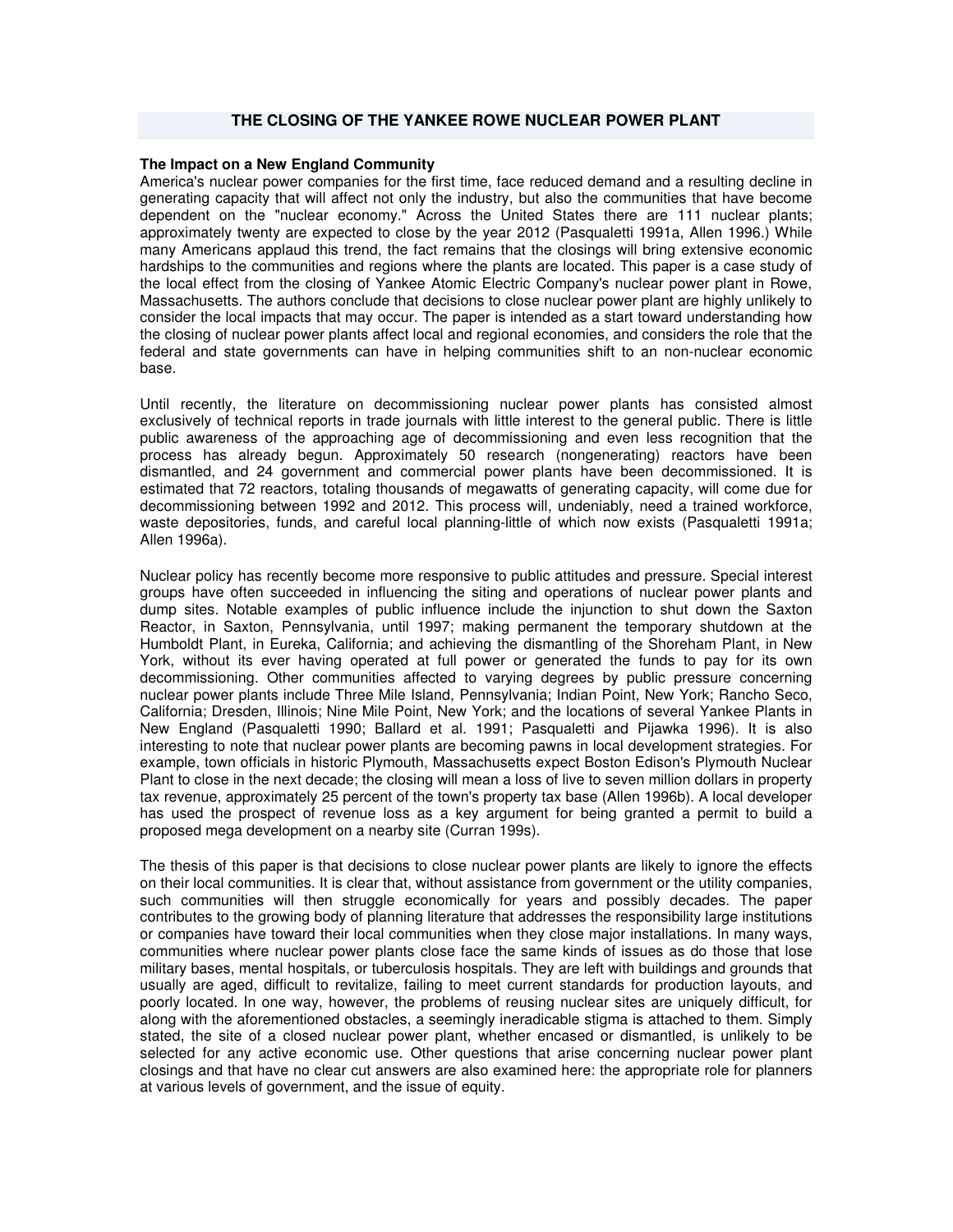The paper has three main sections. The first sets the theoretical framework for the case study; the second is a case study of the local effects from the closing of the Yankee Atomic Electric Company's (YAEC's) nuclear power plant in Rowe, Massachusetts. The final section explores the implications of the case study, with the hope that it will stimulate discussions of how the federal and state governments can or should assist communities who are struggling with the transition to a non-nuclear economic base.

#### **The Theoretical Framework**

The nuclear power industry is undergoing extensive changes. Reduced demand and changed attitudes toward nuclear energy are resulting in plant closings. Because of the changed attitudes concomitant with local economic conditions, institutional imperatives, and the local politics of plant closings, the local consequences of plant closings are being ignored. Three separate bodies of theory may shed some light on the politics of decommissioning; they are the theory of attitude formation (Ajzen and Fishbein 1980; Dear and Taylor 1982), the political dynamics of plant closings (Staudohar and Brown, eds. 1987; Portz 1988), and theories about the collapse of nuclear energy (Campbell 1988; Morone and Woodhouse 1989; Pasqualetti 1990). This section briefly discusses these theories and highlights the lessons that are significant for the case study that follows.

## **Theory of Attitude Formation**

The theory of attitude formation provides a framework for analyzing how community attitudes toward certain unwanted uses develop. The theory of reasoned action proposed by Ajzen and Fishbein (1980) assumes that social behavior is the product of a rational thought process. Attitudes are based on an individual's salient beliefs, which may have either personal or societal origins. The factors that shape beliefs are external to an individual's mental processes. They include variables of social and demographic status and also contextual factors.

One outcome of attitudes is the degree of acceptance or rejection of a facility, which certainly played a role in the YAEC case history. Anxiety about nuclear disasters rose as community groups raised questions about the consequences of the nuclear facility's presence. Those attitudes led to the formation of a local action group in Franklin County who expressed their clear belief that the region should not have to bear the responsibilities and risks that the nuclear facility brought.

Ajzen and Fishbein (1980) argue that, with respect to a particular social behavior, an individual holds two types of beliefs: behavioral beliefs, which are generated by one's personal perceptions of the consequences of the behavior; and normative beliefs, which are shaped by social influences. Behavioral beliefs may arise from perceptions of, for example, the effects on personal safety, property values, noise levels, traffic volumes, or neighborhood character. Normative beliefs could originate as responses to authority and to societal concerns such as environmental safety.

As nuclear technology comes to seem more complex and less accessible to the average person, normative beliefs take on an important role; people depend on the experts. Until the 1960s, the public perceptions of nuclear power tended to be positive: there was consensus among the experts, which reassured the public. In the 1970s, consensus began to break down. It became apparent from regulatory debates that the experts did not agree. When people couldn't understand the issues and the debates, and the experts disagreed, people sided with the experts who shared their views on those issues they did understand (Morone and Woodhouse 1989).

## **The Political Dynamics of Plant Closings**

The dynamics in a plant closing are comparable to those in the decommissioning of a nuclear power plant, in that they involve government officials, regulatory agencies, special interest groups, and private business, as well as the other members of the community. Yet, although the process of adjustment remains similar, the politics of plant closings differ from those of nuclear decommissioning. Government interventions at the local, state, and national levels can shape the outcomes of plant closures and the subsequent adjustment. However, unlike traditional plant closings, nuclear decommissioning often entails contradictory public responses and requirements. In traditional plant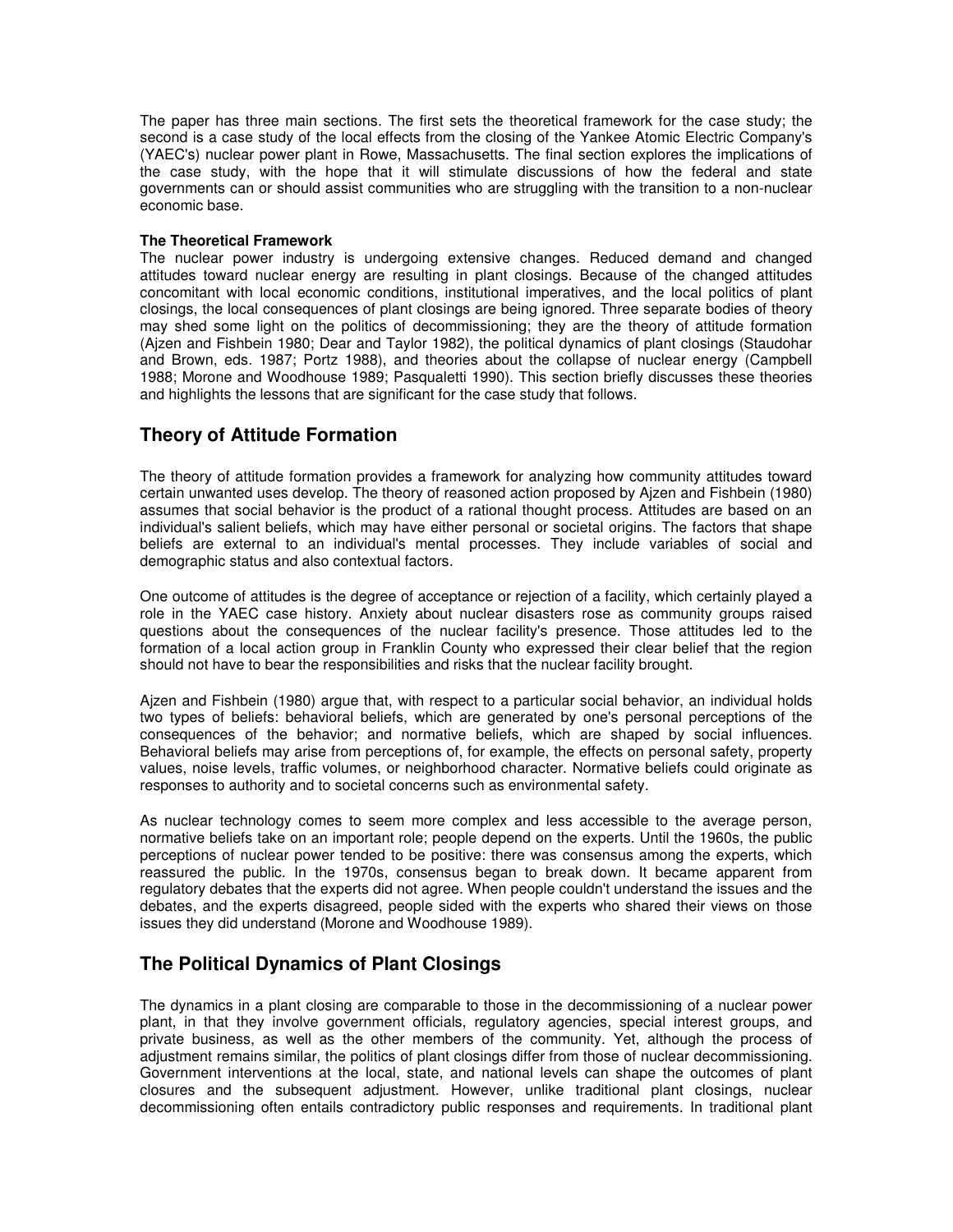closings, government interventions typically first try to avert the plant closing by providing financial assistance, infrastructure improvements, or other support, and then to alleviate the problems caused by the closing, through re-employment centers, retraining programs, and other assistance (Portz 1990). But in the case of nuclear decommissioning, the politics of local government intervention are polarized, nondirective, and often superficial. In either case, furthermore, the degree of government involvement varies from minimal to active. Minimal adjustment aid is that dictated by the private sector with little or no input from the government or the community. Moderate government intervention is to act as a facilitator and provide resources to the private sector with the aim of bringing about a successful, mutually acceptable adjustment. Active government intervention shapes or imposes an adjustment process (Portz 1990).

Although the literature and laws on plant closings deal mainly with whether and to what extent laws should protect affected workers and communities, several arguments for and against government involvement may apply to nuclear decommissioning as well. To date, federal legislation has simply required advance notice of plant closures and also worker adjustment and retraining efforts. When it comes to nuclear decommissioning, these requirements pose an interesting dilemma. Although the reasoning behind the advance notice requirement-averting economic and psychological distress and honoring corporations' social obligations-holds true as well for nuclear power plants, meeting this requirement is often unfeasible. Decommissioning decisions are rarely made by the company in a vacuum.

## **Theories About the Collapse of Nuclear Energy**

The collapse of the nuclear energy industry is a classic example of the fate of socially unacceptable technology. The history of nuclear power can be attributed to technological inertia and to the blend of democratic debate and decision strategy necessary to shape and reshape technologies to match evolving social preferences (Morone and Woodhouse 1989). Civilian nuclear power in the United States has triggered widespread fear and disillusionment about its benefits. Some of this disenchantment can be explained by the ongoing lack of public involvement and information.

In a process that Charles Lindblom defines as the "intelligence of democracy," policy achieves acceptability gradually as it undergoes a series of adjustments. The original policy is revised in small, reversible steps in response to feedback about errors, interpretations, and changing perceptions about needs and opportunities. The original decisions about nuclear energy and policy were made by a relatively small group without the widespread consultation and debate that often accompanies major decisions. Thus, by denying the public the right to question their plans, the proponents of nuclear power in industry and government damaged their credibility and enhanced the legitimacy and power of their critics (Bupp and Derian 1981). Furthermore, as the policy was formed, the structure of the regulatory apparatus on safety issues was closed to citizen input, but not to corporate input, so that the public saw the government to be favoring corporate interests over their own. The public's distrust and suspicion then led to deliberate confrontations at sites of nuclear power plants. (Campbell 1988).

The policy favoring nuclear energy use has had both advocates and antagonists. Advocates point to France and Japan, which rely extensively on nuclear power. They assert that even accepted technologies such as pesticides, coal as fuel, and chemical plants are not fully compatible with environmental values, and that most have hurt more people every year than American nuclear power has done so far in its history. Antagonists, on the other hand, point to a long list of poorly managed plants, construction flaws, huge cost overruns, and a thoroughly muddled and biased regulatory system (Motone and Woodhouse 1989).

Nuclear technology, however, seems more complex than other technologies, and less accessible to the average person. Well-publicized accidents and crises at operating reactors, coupled with revelations of shoddy construction, questionable operator training, and poor maintenance at some plants, clearly have moved the public toward increasing skepticism.

### **Lessons Significant to the Case Study**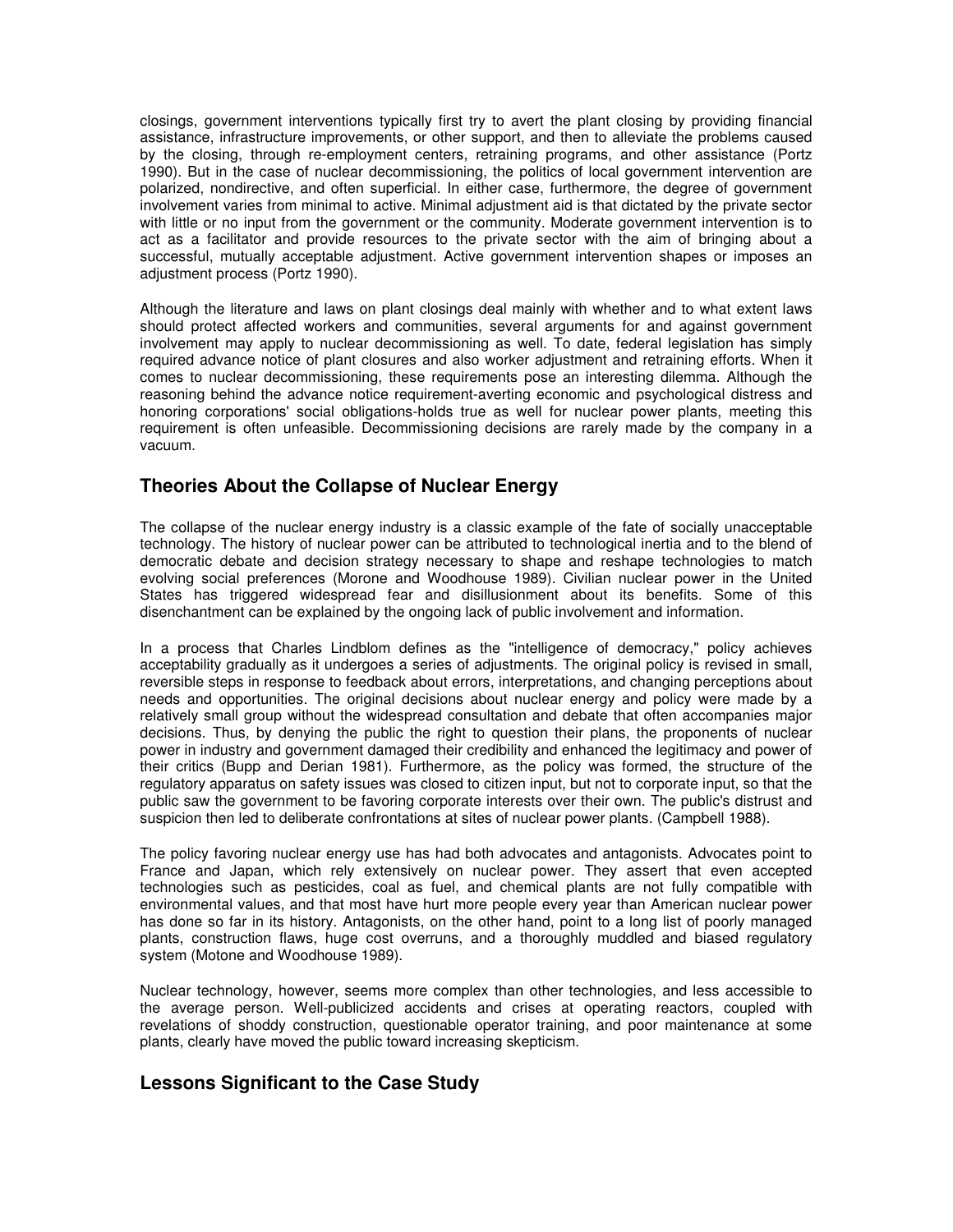All three theories outlined here present lessons. One is that a continued effort to improve public awareness and information about nuclear safety and to recognize and accommodate legitimate community fears about nuclear facilities would help to create more positive attitudes among citizens. Another is that, in the simplest terms, nuclear decommissioning is akin to an industrial plant closing. However, the scale, expense, and time for a nuclear power plant decommissioning far exceed any ordinary plant closing's: the process is both extremely complex and seemingly endless. That is why it must be carried out with sensitivity and extra diligence.

#### **Case Study of the Decommissioning of the Yankee Atomic Electric Company Plant, Rowe, Massachusetts**

This plant began operating in 1960 and was closed in 1992. It is now undergoing the time-consuming process of decommissioning. The plant was one of the largest employers and taxpayers in Franklin County, the poorest county in Massachusetts. Today, although crews are still intermittently dismantling the facility, it sits quietly as a reminder of an increasingly questioned technology. Robert Weissman (1992) called the plant a "Nuclear Tombstone." This case study, it is hoped, will be a starting point for understanding how closing a nuclear power plant profoundly affects the regional economies.

## **The Regional and Local Setting**

Most people consider Massachusetts to be a highly urbanized state. The mind's eye envisions the economically vibrant, highly populated, culturally rich, and historic cities of Boston, Lowell, or Worcester, or the high technology belt along Route 128. Fewer people are familiar with Western Massachusetts (around 100 miles west of Boston), with its rolling hills, blue-collar mill towns, strong agricultural base, and small, rural communities. The town of Rowe (population 357) is situated in this "Other Massachusetts" (Tree 1987) (map 1).

Rowe is surrounded by the equally small towns of Charlemont, Heath, and Monroe, which form the western section of Franklin County, and the town of Florida, in eastern Berkshire County. Franklin County, rich in history, was renowned for its nineteenth century cutlery, tool making, and tap and die companies. Throughout the twentieth century, however, as settlers moved west, as tastes changed, and as world competition increased, the county slowly glided into a genteel poverty that still continues. Over the past decade, for example, large plants-the Bendix Corporation (electrical components), the Greenfield Tap and Die Company (tool making), the Deerfield Glycene Paper Company (glazed papers for mail envelopes), and the Merrilat Company (wood cabinets), among others-have closed or dramatically curtailed operations. The industrial base of Franklin County, though showing some signs of rebirth, is a shadow of its former self.

The nearest major highway, State Route 2 (the Mohawk Trail), is eleven miles south of Rowe. From the Rowe exit, a driver would move along a narrow road with sharp turns, through the village of Zoar and the town of Charlemont. They are among the poorest communities in Massachusetts, and look it: scattered mobile homes, rural shacks, untilled farms, and abandoned automobiles can be seen from the road. But the town of Rowe presents an entirely different landscape. Well paved roads, first-class institutional buildings, carefully maintained housing units and municipal signs reflecting New England's historic character abound (Werth 1991). The civic amenities include even the town dump, which is a "landscaped refuse garden." Elizabeth Kolbert (1991) has labeled YAEC itself as "perhaps the most picturesque nuclear power plant in America" (illustration 1). Approximately seven percent of the adult residents of Rowe worked at the YAEC plant.

Rowe has no town water or sewer facilities, one grade school, and three stores. As a relatively prosperous town, its roads, parks, town hall, and town garage are the envy of its neighbors. It is a quiet town with virtually no crime, no night life, and few formal activities for its young people. Indeed, the YAEC plant is located in such a sparsely populated area that of the 111 nuclear plants in the nation, the company would have had to evacuate the least number of residents in the case of a nuclear accident (Roche 1991a). As a nuclear scientist, Frank Wicks, noted, "YAEC has to be about the most obscure nuclear power plant in the United States" (Ackerman 1985).

## **YAEC and the Nuclear Regulatory Commission**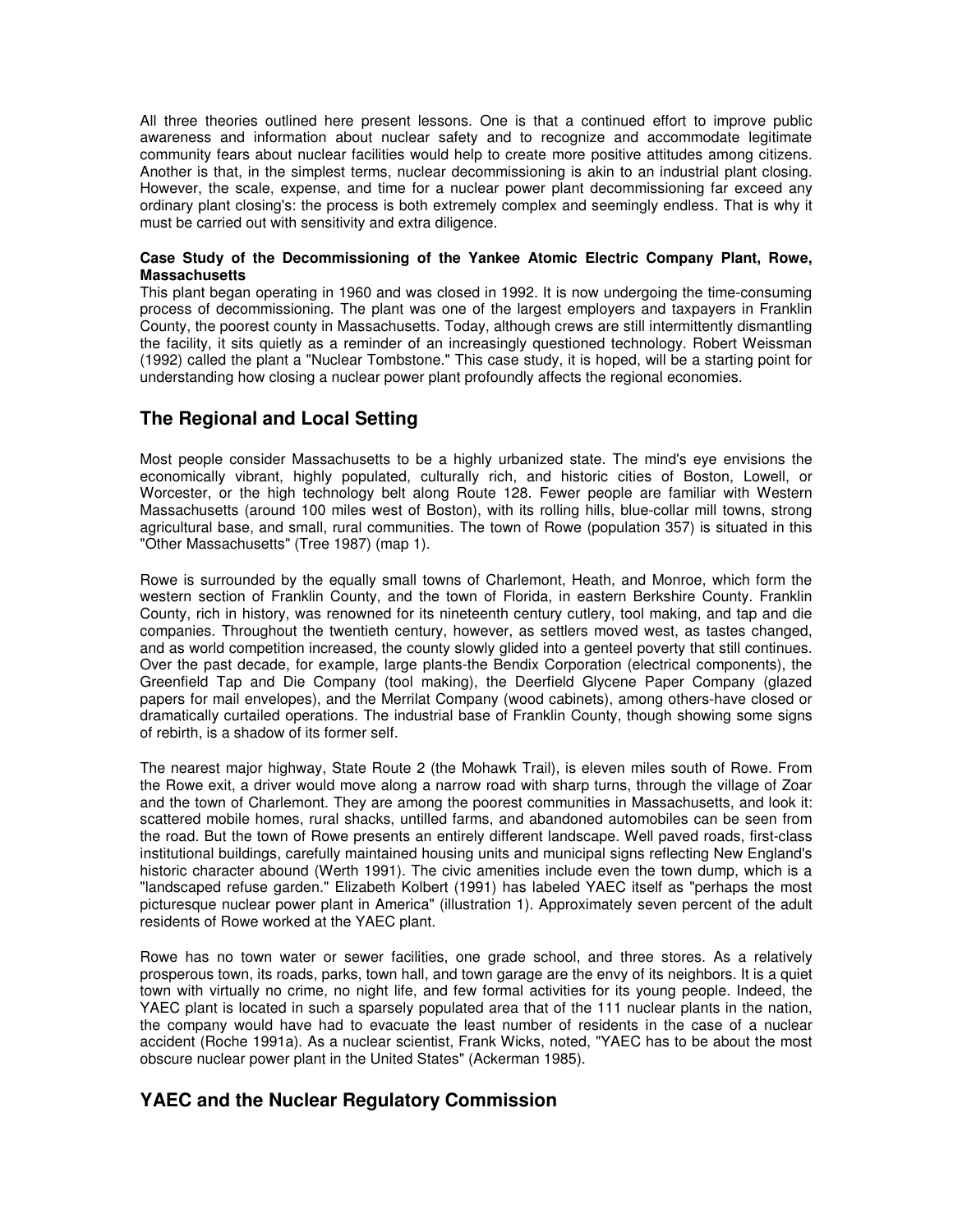The main offices of the Yankee Atomic Electric Company are in Bolton, Massachusetts, one of Boston's outermost suburbs. This highly successful company, like many other nuclear power companies in the United States, has been a target for antinuclear activists. The protests increased dramatically in the early 1990s after the company had applied for an extension to its license to operate the Rowe plant, and appeared to be reinforced by the spillover from the highly effective Clam Shell Alliance protests against the Seabrook Nuclear Plant in New Hampshire. Local protesters' signs said "Death Rowe," "Hell no, we won't glow," and "Guinea Pigs Unite" (Wald 1991a). (See illustration 2.) Sophisticated protests by the Union of Concerned Scientists, a powerful advocacy group, against the continued use of the plant were frequent (Roche 1991b; Wald 1991c). Finally, with the exception of former United States Representative Silvio Conte, nuclear power rarely met with any degree of enthusiasm from the Commonwealth's various governors, its senators, or members of its congressional delegation. At best, the politicians simply wished the plant would quietly go away (Nyhan 1988; Blixt 1991).

YAEC, despite the protests and the lack of political support, was proud of its Rowe plant as the nation's oldest commercial nuclear plant and one that was frequently cited as among the safest (Nuclear Power 1988; Dismantling of A Plant 1992). It was also one of the nation's smallest (200 megawatts, one-fourth the size of the huge Shoreham nuclear facility) and most profitable facilities. it produced power 74 percent of the time, well above the industry average of 66 percent (Tye 1988). Then-President Bush called Rowe a "model for the future of nuclear power" (Wilke 1991a); I. C. Bupp, an energy consultant with the highly respected Cambridge Energy Research Associates, stated: "For all practical purposes, YAEC has been a perfect machine" (Kriz 1991). YAEC executives believed the plant could be modernized and operated safely for years to come. The company's official policy was that every meaningful inquiry about the safety and efficiency of the plant should be responded to as rationally as possible; its stated position was that public and political support were important to its goal of providing power as efficiently, cleanly, safely, and profitably as humanly possible (Strategic Planning 1991).

During the spring of 1991, the Nuclear Regulatory Commission (NRC) began hearings in Washington, DC on the future of aging nuclear power plants. A major purpose of these sessions was to upgrade the NRC standards for safe operation. The Commission used YAEC as the test case in the deliberations because of its age and its reliability record, and because it was the first of many plants to seek twentyyear extensions of their expiring forty-year operating licenses (Wilke 1991a). When the NRC adopted new standards for safe operation, however, they were more exacting than YAEC could meet and still make a profit (Gelbspan 1992). The company appealed to the NRC for less stringent controls. The NRC not only refused, but recommended that YAEC be closed in the near future (Wald 1991b). Faced with virtually no options, the company chose to comply immediately: On February 26, 1992, the plant was permanently closed. The immediate response to the closing was quite mixed. The local antinuclear activists were jubilant, but a little stunned at having their battle over. The local nuclear energy supporters were angry-with the government, the company, and the activists. They had never thought that the plant would close permanently.[ 1]

## **YAEC's Economic Contributions to the Community[ 2]**

The image of most utilities is one of a corporate monolith staffed by faceless bureaucrats in threepiece suits working in some distant city. YAEC achieved quite the opposite image. The company was well integrated into Franklin County and its communities. It operated on the premise that its workers, white- and blue-collar alike, should be involved citizens, that the company should take a leading role in public service, and that its success would be helped by creating a strong public-private partnership with surrounding communities. A skeptic might point out the advantage to the company of ingratiating itself with the community. After all, it is extremely difficult for citizens to become upset with or to protest against a company that is the leading contributor to local charities, that pays for a new town fire truck, and that funds extracurricular school activities. On the other hand, one could praise YAEC for following an enlightened set of corporate policies about its community responsibilities. It is our conclusion that Yankee was operating in both its own interest and that of the region and its communities.

During the last full year of plant operations (1991), YAEC's payroll was approximately \$12.5 million. In addition, it spent approximately \$3.8 million on goods, services, and municipal taxes in Western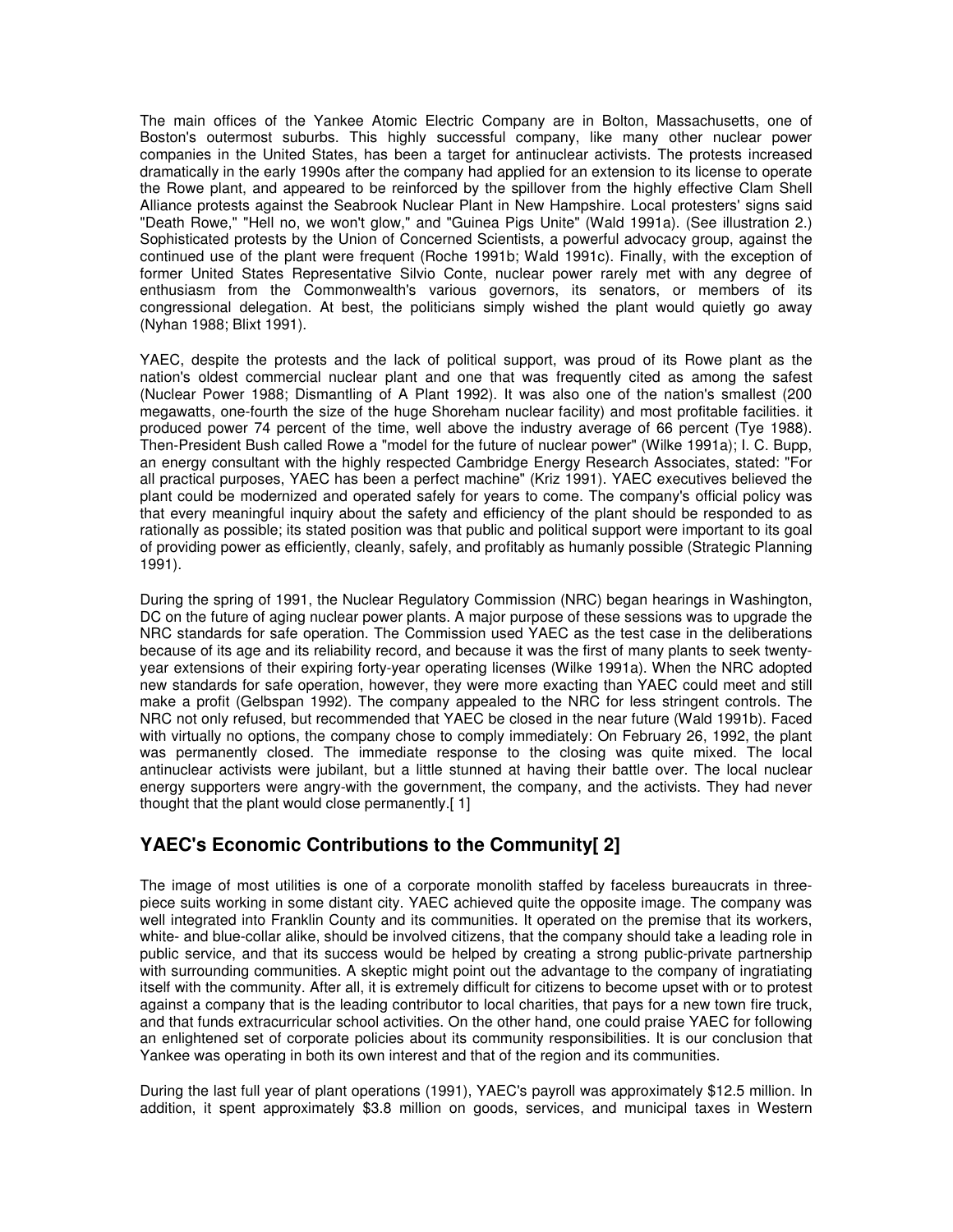Massachusetts, a region consisting of Berkshire, Franklin, Hampden, and Hampshire Counties (table 1). Its employees, residing in twenty-one different cities and towns in the county, were relatively well paid. The executives, with an average annual salary of \$55,000, were in the top 10 percent of all salaries in the county. The blue-collar, union work force of highly skilled technicians were paid an average of \$33,690 annually, placing this group among the county's top salaries for blue-collar employees. The office staff, with an average annual wage of \$25,900, earned approximately 25 percent more than the average for this group in the county. These figures depict a relatively prosperous work force that was spending a significant share of its income on goods and services in Franklin County and the Western Massachusetts Region. With such salaries and wages, it is understandable that YAEC's annual turnover was less than 2 percent. The work force appeared stable, secure, and confident of its future.

The company followed a policy of purchasing as much as it could in Franklin County. The range of purchases was quite broad. At one end, the company purchased high-cost consulting, marketing, medical, security, testing, and travel services. At the other end, retail "hard goods" were purchased from local building supply, department, furniture, and paper stores. In 1991, these purchases were spread among 125 small businesses in 12 communities across the county. A comparison of YAEC's purchasing policies with those of the small companies in the Western Massachusetts Region is revealing. While YAEC was buying its goods and services from small regional companies, these small firms tended to buy their goods from larger companies outside the region. In short, the larger company "bought local," but the small firms did not (Armstrong and Mullin 1987).

The company rarely turned down requests for assistance from charities and public service organizations. At times its participation was minimal (e.g., a \$25 donation to the local ballet company). At other times, YAEC's participation ensured that the United Way met its goals. In 1991, the company itself donated \$17,000 to nonprofit service organizations, beyond the contributions of its workers. It was regularly among the largest single donors to charitable causes in Franklin County.

The company's tax payments were substantial\$696,000 in property taxes for 1991 in Rowe, and \$14,000 in taxes to six other towns. The payment to Rowe was about 33 percent of all tax revenues. The town's ability to raise taxes is severely limited by the Commonwealth of Massachusetts' tax cap restriction, Proposition 2 1/2; moreover, the late 1980s and early 1990s brought severe recession and falling residential property values in the county. Thus, Yankee Rowe's taxes were critical to maintaining the town's superior services.

To further explore the nuclear power plant's economic role in Rowe, we applied the United States Department of Commerce National Input/Output model to measure the flow of dollars resulting from and stimulated by YAEC. Adjusted for inflation, the results show that every \$1.362 million of electric power sales contributed to creating 9.1317 jobs in the local economy. With \$70 million of electric power produced in 1991, YAEC directly contributed to the creation of 469 jobs in Franklin County and nearby Hampshire County. To put it another way, every 1.8 jobs in the Yankee plant created another job in the local economy. For personal income the results are equally strong. Every \$1.362 million of YAEC's electric power sales brought \$193,600 into the economy of the two counties. With all factors combined, the company's annual contribution to total personal income for 1991 in two counties was \$9,950,073 (table 2).

In fall, 1991, YAEC made public all the economic contributions from YAEC described in this section, through a series of press releases and conferences.

## **Five Years Later**

At the writing of this paper more than five years had passed since the closing of the plant was announced. This section examines the effects of that decision.

Generally, there was a somewhat wistful feeling in Rowe that life just wasn't the same any more (Keller 1992; Kelly and Valette 1992). This was not simply a dollars-and-cents matter of jobs, taxes, and the economic base, but rather a loss of the community's strong sense of purpose. It was as if its identity as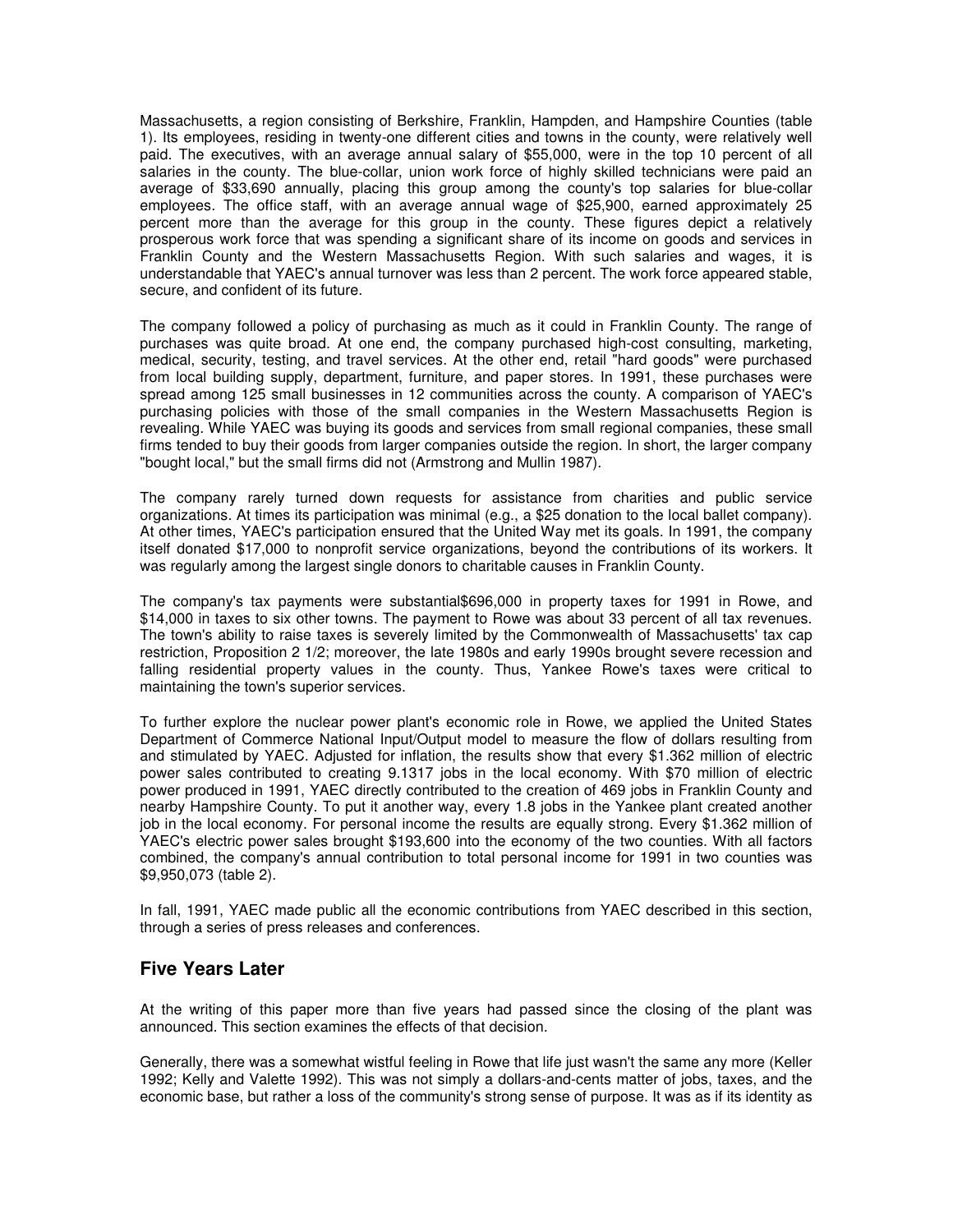a productive unit of society had blurred: it was no longer the home of the first, safest, highly productive American nuclear plant. Now it was the site of the first on-line nuclear plant in America to be closed under the NRC's new safety standards (Blixt 1993; Davis 1993c). A dubious honor! The former workers, who were professional, well paid, and loyal in their belief in nuclear power, the Yankee plant, and YAEC, clearly regretted no longer being affiliated with the challenging production of the "fuel of the future."

As of January, 1994, 120 workers (46 percent of the work force) had left the plant. Many had moved to other nuclear power plants in distant states: Michigan, Arizona, Texas, Washington. Some had retired. Ten had found jobs at Yankee's Bolton headquarters. Others had opted to stay in the area and take their chances for employment. YAEC clearly had a policy of holding on to workers as long as it could. Nonetheless, all the workers who still worked at the plant knew there was no future for them with the company. Out of approximately 250 workers, 31 were laid off in September, 1996, to lessen Yankee Rowe's financial burden from having the decommissioning process held up by litigation (Yankee Atomic Announces Layoffs 1996). Nothing signified YAEC's end as dramatically as the loading of two of the company's four generators for shipment to the area in Barnwell, South Carolina for disposal of nuclear wastes. After being carried slowly through Rowe's winding hills, the generators were placed on flatbeds to go by rail to their final site (illustration 3). With lights blinking and klaxons piercing the hills, it was indeed a funeral procession marking the fact that life in Rowe would never be the same (Feinstein 1993).

The departure of many YAEC employees changed the everyday life of the community. YAEC had strongly supported civic activities by its employees, who by all accounts had been leaders in local affairs. They had judged science fairs, supervised playgrounds, coached Little League teams, and led Scout troops. They had been volunteer fire fighters, town selectpersons, and members of many local boards. Their talents, willingness to help, and "can do" attitude were now sorely missed.

The town's retail businesses had suffered. The supermarket most used by Rowe residents had closed. A major undertaking in nearby Shelburne had failed to receive credit approval because the borrower's employment at YAEC was uncertain; a local resident had withdrawn his proposal to build a new restaurant (Valette 1992; Gordon 1993; Maloney 1993).

The serious financial effects for the region from the plant closing were apparent. In 1994, YAEC paid about \$200,000 in property taxes, which approximated 28 percent of what it had paid in 1991, and it expected to regularly request further abatements as the value of the plant declined. The revenue loss had directly affected town services. For example, the Town of Rowe and three neighboring towns had often consolidated funds to purchase an ambulance, and Rowe, by far the most affluent, had always paid the major part of the cost. In 1994, Rowe balked at paying 25 percent. YAEC had always contributed to such capital purchases as fire trucks, sanders, modular buildings, and civil defense equipment. Funding for these expenses now had to come from municipal tax revenues (Valette 1993a).

The effects of the plant closing can be most vividly seen in terms of schools. YAEC had been somewhat involved for years with the finances of the town of Monroe, whose town line lay just outside the site. In 1987, when Monroe lost its only major employer and was nearly bankrupt (Armstrong and Mullin 1989), YAEC had agreed to rent the town's former school, providing enough revenue to stabilize the town's tax base. In 1994, the loss of Yankee's revenues placed Monroe once more at the edge of bankruptcy, barely able to pay the tuition for its children to nearby schools (Mathews 1989). YAEC cut its contributions to a local fund that enabled all students in nearby communities to have a free lunch and a late bus; the parents and/or communities had to absorb those costs. Rowe's neighbor to the north, the small, impoverished town of Heath, faced an especially devastating change. For more than twenty-five years, Heath had sent its school children (K-6) to Rowe schools, with Rowe absorbing \$0 percent of the cost. Heath paid only \$2,300 of the \$4,600 actual per-pupil cost (1993 rates). In 1993, however, Rowe voted to cap the number of students it would accept and to increase tuition until, in 1996, all Heath students would be paying full tuition (Maloney 1993; Valette 1993a). In response, Heath built an elementary school that was scheduled to open in September of 1996 (Raybuck 1995). Rowe voted not to allow Rowe students to pay tuition to attend the Heath school, but instead to open the Rowe school to students from other communities under the state's "school choice" law (Raybuck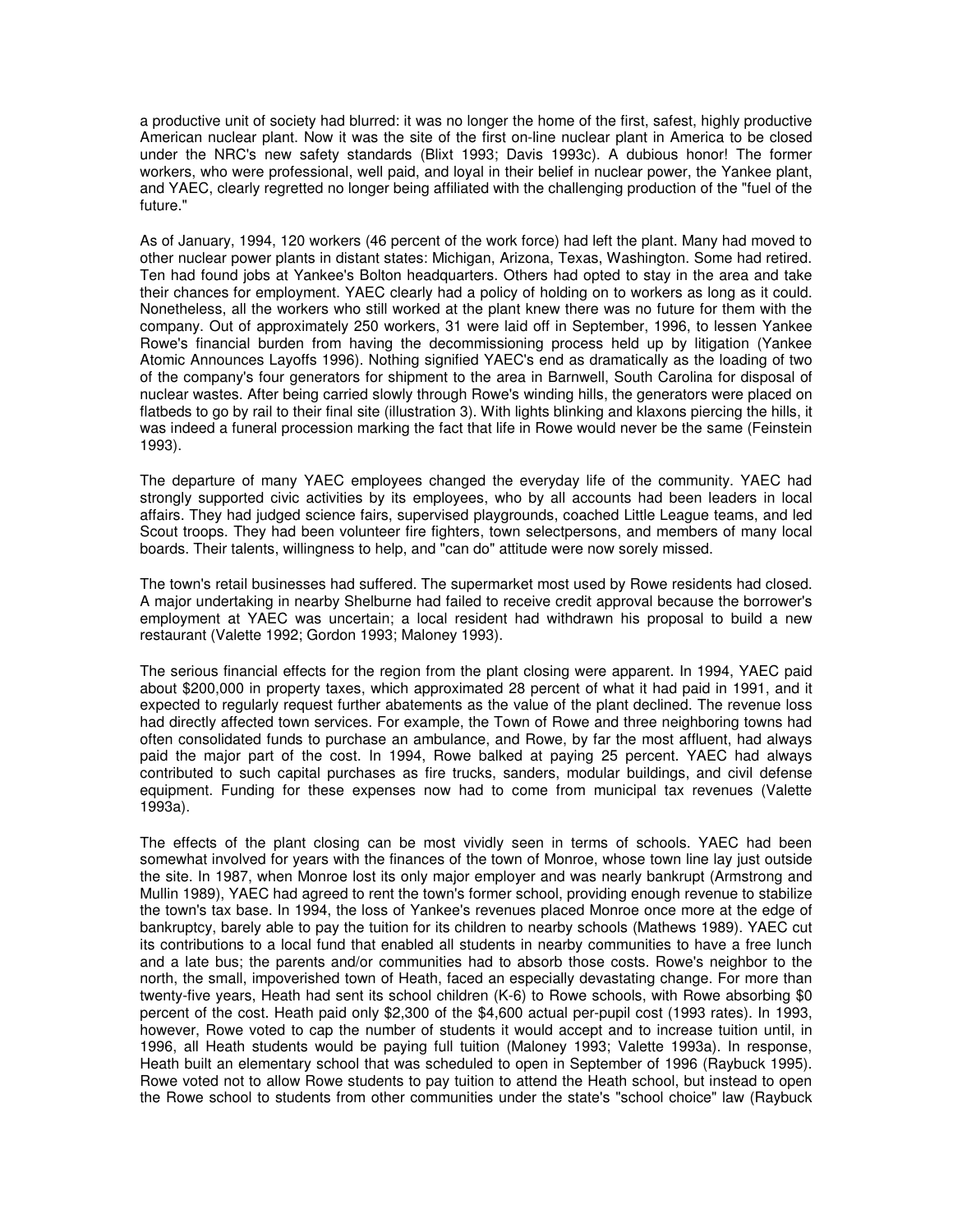1993; Valette 1995). It is questionable whether Rowe's decision to cap enrollment from Heath while opening enrollment to other communities, with an unofficial cap on the number of tuitioned students at no more than the number of Rowe students (Raybuck 1995), is financially sound.

With the dust yet to settle, it was clear in 1994 that Rowe and all the surrounding communities had to make dramatic changes in their municipal operations. Rowe had not yet reassessed its properties for tax purposes, but the consensus was that they would have depreciated in value. Heath had undergone reappraisal; local assessors estimated a six-million-dollar decline in property values, with the closing of YAEC as the major reason. Rowe had raised property taxes from \$4.86 per thousand of assessed value in 1993 to \$5.50 per thousand for 1996 (Metzbach 1996). Heath had raised its tax rates from \$16.43 per thousand in 1993 to \$20.04 in 1994 (Maloney 1993). Monroe was expected to request a bailout from the Commonwealth.

The antinuclear activists had not gone away, but continued to question YAEC about each phase of the decommissioning process. They voiced two major concerns. First, they believed that the YAEC process for removing all radioactive material was improperly rushed (Chandler 1995). For example, the company's transport of two generators from the plant to Barnwell, viewed in a citation earlier in this paper as a funeral procession, was accompanied by activists who labeled the train a "train of death" (Davis 1992; Feinstein 1993).

Second, the plant's critics pursued the issue of medical problems in the area. There were unsubstantiated reports of abnormally high county rates (\$0 percent above the national average) of four types of cancer, and of an extremely high number (700 percent of the norm) of children born with Downs Syndrome. The local representative in the state legislature had called for an exhaustive health study of area residents and plant workers, to be funded as part of decommissioning costs (Davis 1993a; Parker 1993; Howe 1997). Citizens Awareness Network (CAN), an environmental watchdog group, appealed to the NRC for public hearings on the levels of worker and public radiation exposure during decommissioning. Yankee Rowe officials said the levels were well below limits (Davis 1996b), but CAN members contend that the study's calculations were flawed (Burton 1996). Activists have filed complaints with the NRC about the lack of public hearings on Yankee Rowe's decommissioning and on the levels of worker radiation exposure during deconstruction and the transportation of radioactive waste (Decommissioning Halted at Rowe 1995; Gordon 1996). In short, as YAEC closed the plant, it continued to be scrutinized.

The decommissioning process did continue to provide jobs. Through the year 2003 the \$368.8 million project will employ up to 300 contractors or YAEC employees (Gordon 1995). Some are local and almost all will spend money locally, so the economic decline is likely to be a gradual process. Ironically, since YAEC is the first of many plants to go through the formal decommissioning process, the NRC has invited scientists and researchers from all over the world to study the aged reactor, and the visitors are contributing to the local economy (Moriarty 1993; Davis 1993b).

To summarize: closing the nuclear plant has affected all the residents of the area: where they work, the civic services they use, the charities they turn to and the businesses where they spend their money all changed. The basic economic effect of the closing will ultimately be the loss of 260 permanent jobs and of a payroll greater than \$12.5 million. Our calculation of the employment and personal income multipliers shows that the local economy will eventually have lost the means of producing 225 additional jobs and \$9,950,073 in additional personal income. In the total context of the local economy, this is not a devastating loss. However, jobs at similar wages with similar multipliers are not likely to come to the county. In other words, the county has lost a "flagship" company: YAEC had provided unusually well-paid white- and blue-collar jobs for its region. Residents will now have to settle for less.

Finally, there is the long-term effect of the plant's skeleton.[ 3] Although the area of the plant will be reconfigured to its pre-1958 state: a beautiful field at the edge of a crystal lake (illustration 4; compare with illustration 1), that will not occur until well into the next century. About sixty percent of the dismantling has occurred to date (Davis 1996a). However, its completion depends on plans being approved for interim and permanent storage facilities for high-level radioactive waste-an issue that has been mired in controversy at the federal level. A federal appeals court ruled in July 1996 that the government must live up to the 1982 law that set January 31, 1998 as the date to begin disposal of the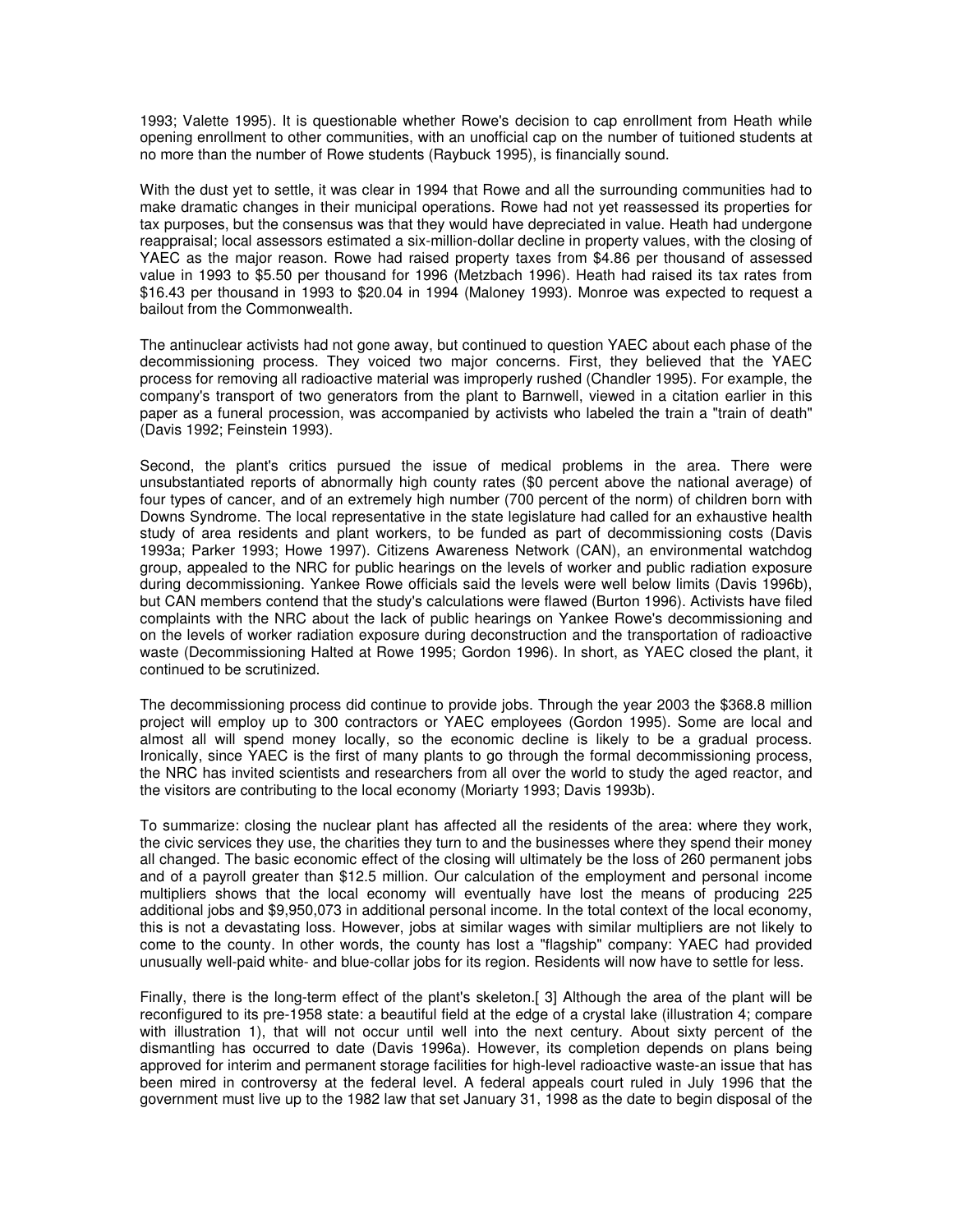nuclear industry's spent fuel (Court Rules Against Government 1996). Current projections for acceptance dates at possible storage facilities range from 2002-2004 for an interim site on the Mescalero Apache Reservation, New Mexico (Tribe Agrees to Store Radioactive Wastes 1995), to 2010-2015 for the Yucca Mountain permanent repository (Court Rules Against Government 1996; Whipple 1996). Projections for the shipment date of Yankee Rowe's 533 radioactive, spent fuel assemblies range from the promised 1998 to the Energy Department's schedule of 2033 (Chandler 1995). In the interim, the company will have to build a storage facility and keep its spent radioactive fuel assemblies on site. This situation may keep the site in a "nuclear condition" for years to come. In the meantime, Rowe will be a town with an eroding tax base, a nuclear plant that is being ripped apart, and possibly a depository of radioactive rods.

#### **Implications of the Case Study**

The YAEC case study brings to light concerns that may have national significance for communities where nuclear power plants are closed. The first concern is whether closing a nuclear power plant is any different from closing a simple factory or a military base. Our opinion is that there is a major difference. As discussed in the theoretical review section on the political dynamics of plant closings, the magnitude of the scale, expense, and time for nuclear decommissioning far exceeds that for industrial plant closings. The conditions that necessitate the closing and the remedial action needed thereafter are very different for nuclear and for manufacturing plants. Furthermore, a nuclear plant's decommissioning process is long: in the case of YAEC, it will take at least ten years. In contrast, for example, the Digital Equipment Corporation closed several plants in less than a year, and Fort Devens, New England's largest military post, was vacated in less than three years. In both cases, new uses were being proposed and explored well before the facilities had been emptied.

The second concern is the fact that adaptive re-use for a decommissioned nuclear plant is uniquely problematic. What organization would be willing to take on the risk of revitalization and the concomitant liability for the plant's and the site's health consequences in the region? In the short-to-moderate time frame, economic re-uses for the site are virtually impossible. The problem can be compared in principle, though not in scale, to the impediments to re-use of contaminated Superfund industrial sites. Some antinuclear activists have proposed that the Rowe facility be left intact for decades to come, to permit the core's radioactivity to decline. Others have proposed that the site be restored to the pristine natural area that existed before the nuclear plant was built (Holdsmith 1991). The second option seems the most feasible.[ 4]

The third concern is the prevailing negative attitudes and stigma associated with the site of a nuclear power facility, as with other unwanted uses. As discussed in the theoretical section on attitude formation, peoples' perceptions of certain unwanted uses influence the siting, presence, and operations of certain facilities and their closing as well. Do these perceptions subside once the facility is closed? Is the stigma magnified because the facility was forced to close, raising the possibility of the closing signifying the failure of a plant that was suspect to begin with? It is uncertain whether the town of Rowe will carry a stigma that makes it impossible to attract new investment. Franklin County is already losing jobs and becoming a home of commuters. In fact, the county already has tens of acres of open land zoned for industry and hundreds of thousands of square feet of vacant mill space. Given the isolation of Rowe and the fact that better sites are available for economic uses, the chances of Rowe attracting development there under any rational circumstances are slim. Conversations with local realtors suggest that there is every likelihood that residential property values will continue to fall during the decommissioning, because of the lack of jobs as well as the plant being dismantled. While they do not believe that the community will have the stigma attached, for example, to Love Canal through environmental disaster, realtors do not believe that the vicinity of a decommissioned nuclear plant is a positive selling point, particularly if radioactive rods are stored there.

A fourth issue is what obligation of the owners arises from decommissioning the facility. As noted previously, the process is not expected to be completed until at least 2004. In the meantime, it is expected that the value of the site will decline, housing values will fall, and the tax base will erode. Furthermore, the likelihood of attracting new investment is virtually nil. Given these circumstances, it would appear that aid from some source is in order. But which should it be? YAEC could argue rationally that the company is no different from any other business and that market conditions dictate the profitability of the site. They could also argue that they have paid their share of taxes for the past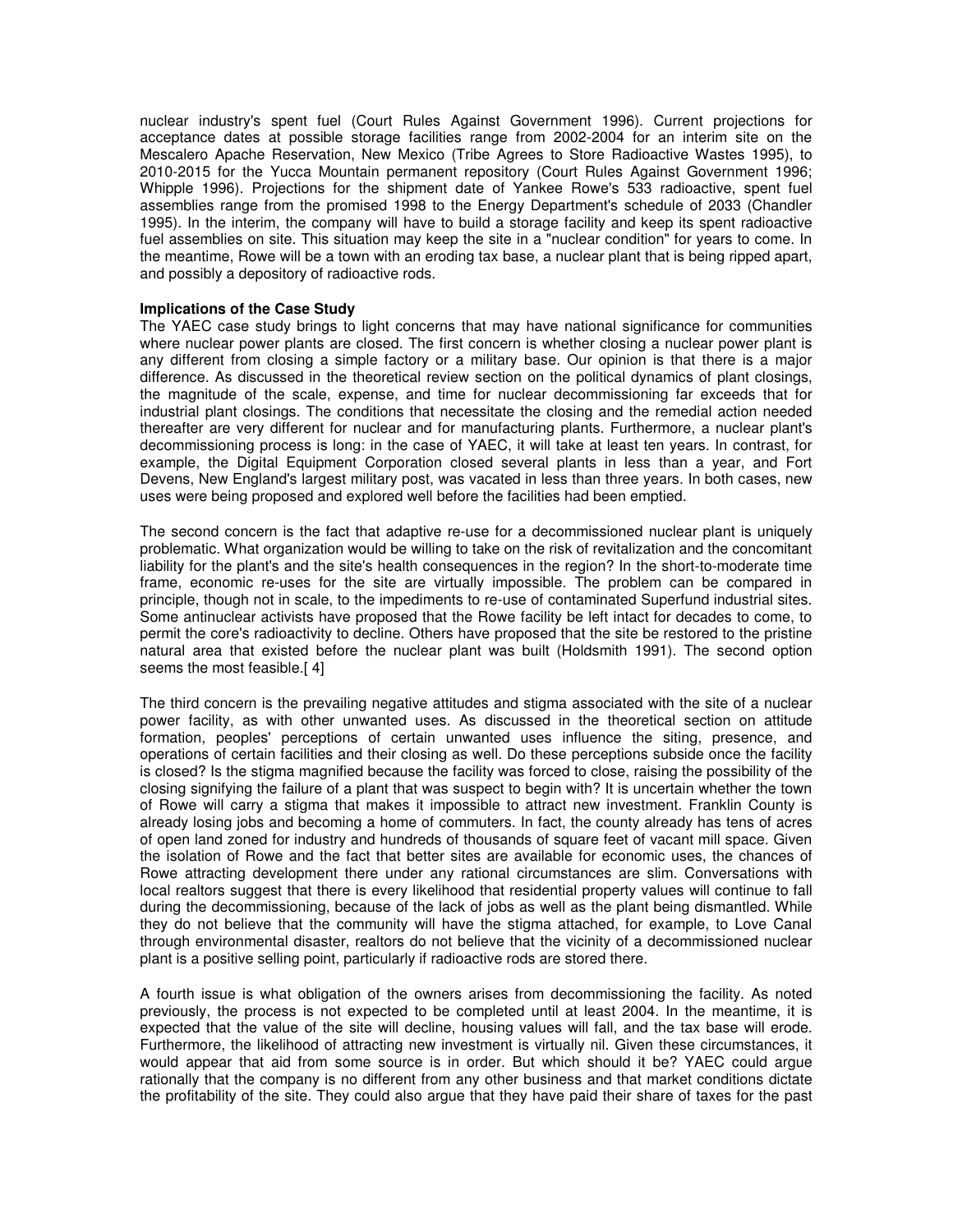forty years and that the property is theirs to do as they wish with, within the limits of law. Yet, if we accept the assumptions that the effects of decommissioning are so comprehensive and will last so long, such YAEC arguments can be countered by pointing out that through decommissioning, the company is hindering the possibility of the community's recovery. It therefore may have the same obligation to help as any company that has, for example, created a Superfund site. Nonetheless, there are no legal requirements for the company to help the community. YAEC is now acting well within the legal guidelines for its responsibilities to the community; its ethical stance is the same as that adopted by most large companies that are downsizing. We fear that these guidelines and positions are too meager.

Finally, a major concern when examining this case history is the role of the municipal and regional planners. The town of Rowe has no professional planner, and the county has a staff of five for a 26 town area. That staff is overwhelmingly oriented toward transportation and environmental issues. In fact, only one of the five planners provides technical assistance to communities. The former county planner had been strongly opposed to the operating and then the decommissioning of YAEC. Her view was that the county would benefit more if the facility closed sooner. At public hearings and through contributions to environmental impact review hearings, she regularly questioned company practices. Yet, once YAEC closed, no vision or plan was in place for dealing with the site. No thought had been given to the question of tomorrow. Even today, five years after the closing was announced, there is still no post-YAEC plan in place. The county planners have concentrated on ensuring that the region's public health, its safety, and the environment are protected as the decommissioning process continues. The longer view is more complex and will depend on decisions made by the NRC (the plant regulators), the company (the land owners) and the town (in town by-laws). Above all, what ensues will depend upon how well the site is cleansed of any nuclear residue, and whether the liability of future owners can be limited. It is only in the last year that the community and county planners have begun a post-Yankee Rowe plan. In the summer of 1996, county planners surveyed one hundred townspeople on issues surrounding Yankee Rowe's closing and the town of Rowe (Taylor and Quinn 1996; Quinn 1996).

What do we expect to happen? Our opinion is that Rowe and other communities with closing nuclear facilities will continue to decline. They are scattered and located mostly in remote areas with small populations; thus the scale of their problem in aggregate is minute as compared to the problems of inner cities or of military base closings. Finally, this is really a problem that no one owns: according to current arrangements it is neither the company's nor the federal government's. The communities will be lost in the shuffle.

#### **Key Issues Evaluated**

There is a strong similarity between companies' short-term activities as described in the literature on other plant closing cases and YAEC's short-term activities-typically, outplacement and job retraining programs. However, with regard to the long-term effects of plant closings, dissimilarities between previous findings and what is emerging at the YAEC site are apparent.

## **YAEC's Responsibilities**

Peter Drucker and Malcolm Baldridge, among others, have strongly promoted the concept that management is responsible for its effect on employees and the community (Carroll 1987). How, then, is Yankee performing? With cold correctness. It informed the workers and the community as soon as the decision to close had been made, provided an extraordinary benefits package, and kept on as many employees as it could, as long as it could. From the time of the announcement of the closing to when this paper was written, layoffs and separations had occurred far more by attrition than by direct firings. At the same time, the company steadily divested itself of community involvements. It contributed less to local charities, asked for tax abatements, and asked to no longer be responsible for the early warning system; and it moved as rapidly as possible to fully decommission the plant. YAEC was not ignoring its responsibilities, but was merely living up to its obligations. Clearly, the company could have been doing more. After all, it would be in the community for at least another decade, and the stakes were the long-term economic health of the community and its county. On the other hand, as a profit-making company it had a responsibility to provide the maximum return on investment to its stockholders.[ 5]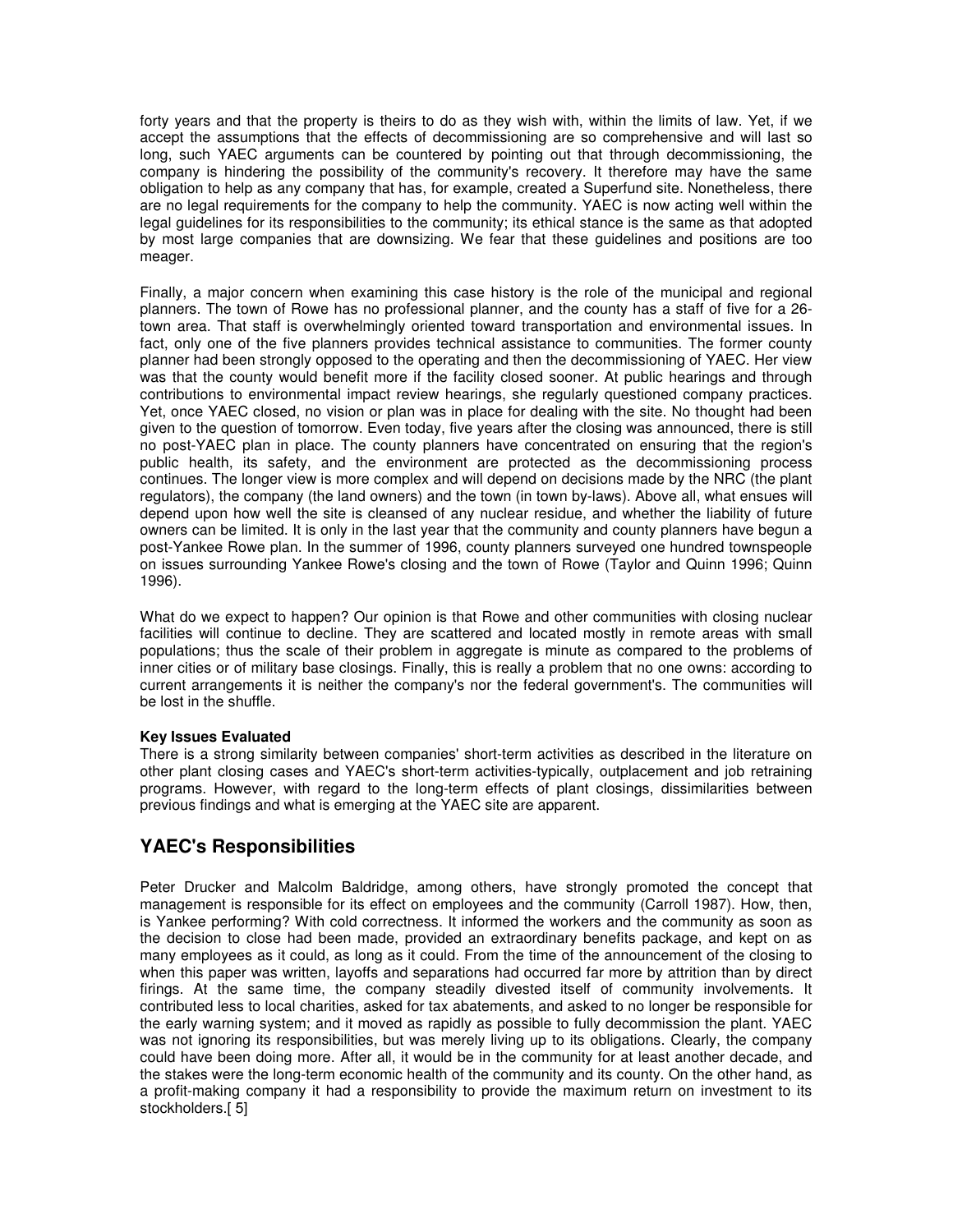If there is a problem here, it may be that Yankee had been too closely intertwined with its nearby communities. As Drucker (1974) has written, "The fewer impacts an institution has outside of its specific purpose and mission, the better does it conduct itself, the more responsibly does it act and the more acceptable a citizen, neighbor and contributor it is." The company did not have to "buy local," did not have to contribute to community needs, and did not have to have a policy of encouraging its employees to participate in local government. However, it did choose those policies, with the result that it was totally enmeshed in the lives of these communities. Extracting the company from its involvement, whether with financial commitments or human ones, would not be easy.

Is this a case, then, of ignoring the social contract and the payment of a social wage to the YAEC employees? After all, Yankee was closing because of slack demand and the high cost of reconstruction, so we think not. This has not been a case when the company has requested employee give-backs or threatened that unless even greater efficiencies were achieved they would lose their jobs to another plant. Nor is it a question of a union wage versus a nonunion wage. The entire Yankee system is unionized. Further, the company continues to enjoy a begrudging respect from its union employees. If anything, the union members were angry at the antinuclear activists and the media, not the company. In sum, the company wanted to stay in Rowe just as much as the unions wanted it to.

## **Future Prospects for Dismissed Employees**

What will happen to the Yankee Rowe employees? Over the short term, some will continue to work at the plant while it is decommissioned. Part of the whitecollar force will be absorbed into the parent company. Over time, however, all of the work force in Rowe will be dismissed. If they stay in the area they will almost certainly, as Bluestone and Harrison (1982) have noted about other plant closings, suffer a loss of pay and status. There are simply no jobs in Rowe that match their skills, nor any local plants where pride of work is so high. Further, the region, at present, is suffering from an unemployment rate of approximately five percent. Some new employment growth is expected, but these jobs will either require a strong scientific background or be in the low-paying service sector. The options, as in many other areas of the nation, are: move, or accept a job at less pay and a loss of status.

What is especially different at Rowe, however, is the degree of alienation likely for those who stay. Rowe and its neighboring communities were dominated by YAEC, and most employees seemed to think the plant would last forever. From this lofty situation to "just a job" is a real comedown. The decline in status will be particularly difficult because for years the Yankee employees often were regarded with some jealousy. Furthermore, it was the company that made the civic contributions and encouraged its employees to participate in community life. Now, each former employee has been left to his/her own devices; there is no other "enlightened" company quite like YAEC in the region. Thus, we expect that the transition for the YAEC employees will be difficult.

For two years the town and the county were quiet about the decline of the area, simply knowing that the plant had closed and that decommissioning was occurring. In early 1994, however, the county planners began to prepare economic stimulus plans for all of the communities affected by the plant closing. This step, the first of many to come, was intended to provide grants and tax incentives to attract new investment to the area. The state was giving little attention to the future of the plant. The company's plans called for restoring the area to its condition before the plant was built. Interestingly, Rowe will then have a second "ghost" area added to the abandoned nineteenth-century Davis Village, whose 150 structures were ultimately demolished (Federal Writers Project 1983). Might there be a third?

## **The Possibilities in Regulatory Action**

Would comprehensive plant-closing legislation have influenced YAEC's decision? Probably, yes. A look at federal and state plant-closing legislation shows that the laws, at least in part, are intended to slow capital flight, require companies to help employees and host communities, and promote reinvestment at the existing site (Perucci et al. 1988). In YAEC's case the capital flight was due not to company practices but to new and stricter federal safety standards. Moreover, the state government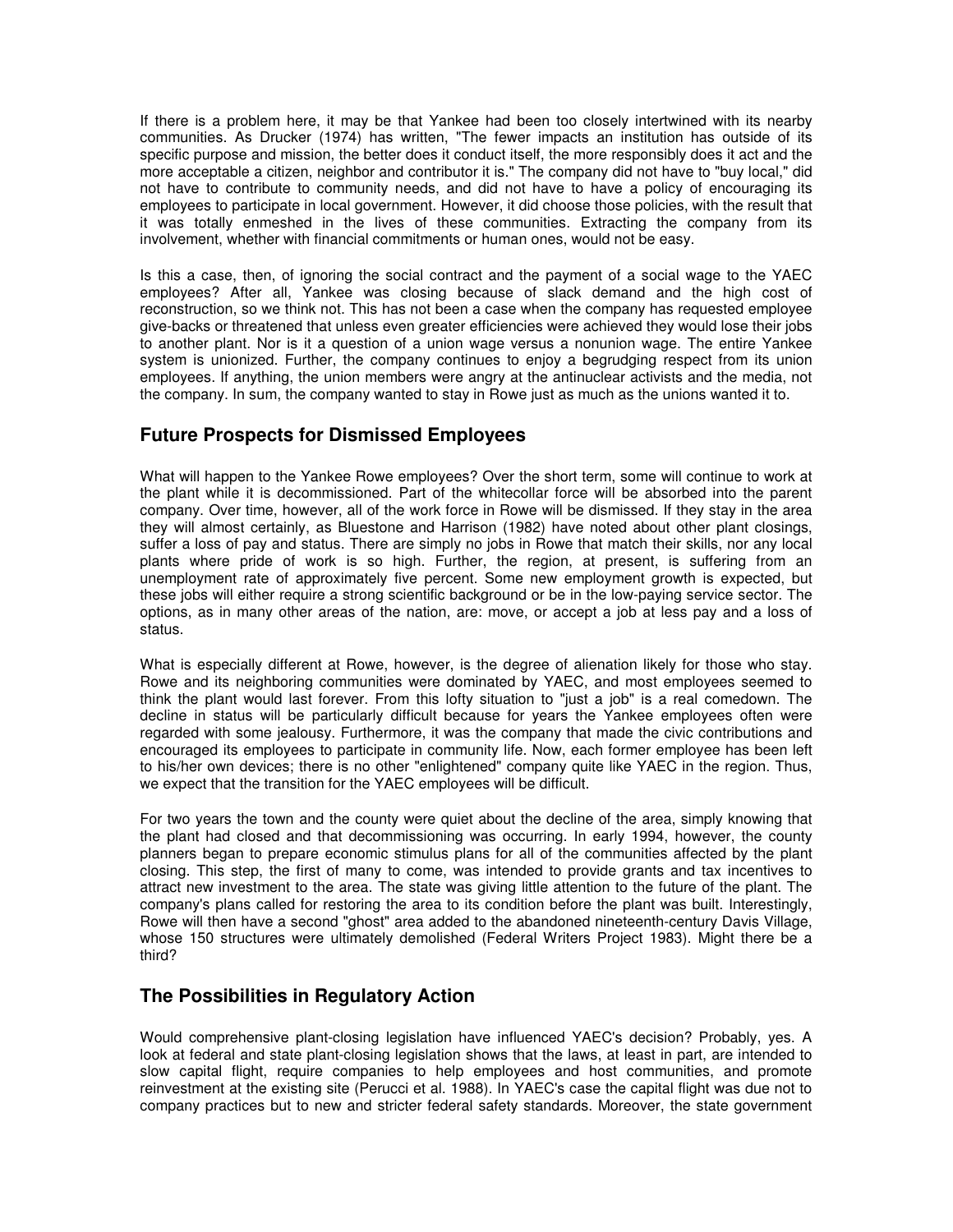gave the idea of keeping an aged nuclear power plant, at best, a mixed reaction. Many governmental officials viewed the good of the Commonwealth in terms of safety as offsetting the pain to the region and the company. Thus government did not clamor to stop this capital flight.

## **Economic Restructuring Exemplified**

Where does this case fit in terms of the concept of economic restructuring? Beauregard, among others, has stated that economic restructuring must be positioned along functional, temporal, and structural aspects. The functional aspect consists of the mix of goods and services that are produced within the economy; the temporal aspect concerns whether the changes are part of a discontinuity, or of a gradual shift in the economy; and the structural element refers to the order of social, economic, and political life (Beauregard 1989). All three aspects appear in the case of YAEC. From the functional aspect, the mix of goods and services is changing, with less overall demand for energy alternative "goods" available at a lower price. From the temporal aspect, the YAEC case exemplifies the concepts of both discontinuity and gradualism as defined by the Fainsteins (1989). It represents a discontinuity in the sense that it is the first "on-line" nuclear plant to close as a result of capital flight. On the other hand, the YAEC closing marks the beginning of a slow process that we expect will ultimately include the closing of all of our nuclear facilities. In short, this case is a straightforward example of the key elements of economic restructuring at work.

#### **Planners' Role**

What is the role of the local planner in coping with the future of nuclear plants? There are no easy answers. However, four basic strategies appear to have merit. 1) Local and regional planners from areas where nuclear plants are located should form an alliance to bring their concerns to the NRC and to the industry itself. The merit of such an approach would be to establish working protocols involving all three players. The procedures established for the planning process for closing military bases could serve as a model. It is our opinion that without a consolidated effort by the local communities, the power companies, and the regulators, the decommissioning process will be developed incrementally, influenced largely by vocal, special interest groups. Furthermore, if the power companies work on their own without coherent community input, they will be less likely to contribute more than the minimums required by law when closings occur.

- 2) Localities should establish task forces well ahead of the expected closing. Such a task force, consisting of government officials, citizens, and company representatives, would have a mandate to prepare a contingency decommissioning plan. Arguing over the failure of the plant at a public hearing is often futile, as legalistic rules preclude compromise. But working arrangements with the owners that are reached outside the legal arena can produce plans that are mutually beneficial. We are not being naive here. We realize that often there are deep divisions between a community and a company that may never be mended outside of court. However, many issues can be worked out in an amiable way if company representatives are carefully included in the local planning process.
- 3) Planners should draw on the experiences of other communities. There are now a significant number of communities where plants have closed. Examining how they have reacted could be valuable for planning in communities awaiting closure. One way to achieve this might be to establish a clearing house for information on the successful efforts by which individual communities have achieved revitalization after plant closings. The National Trust for Historic Preservation, the Department of Defense, and the International City Managers Association frequently offer "success stories" to communities that are recovering from problems caused by major change. Unfortunately, no such clearing house exists to help communities facing nuclear plant closings.

Finally, planners must bring the case for planning assistance to the attention of their state political officials. When, for decades, nuclear plants have served as the major suppliers of the state's energy and have been located in the midst of other commercial and industrial uses, a strong case exists for state planning assistance. A combination of community, company, and state assistance is in order.

#### **A Closing Statement**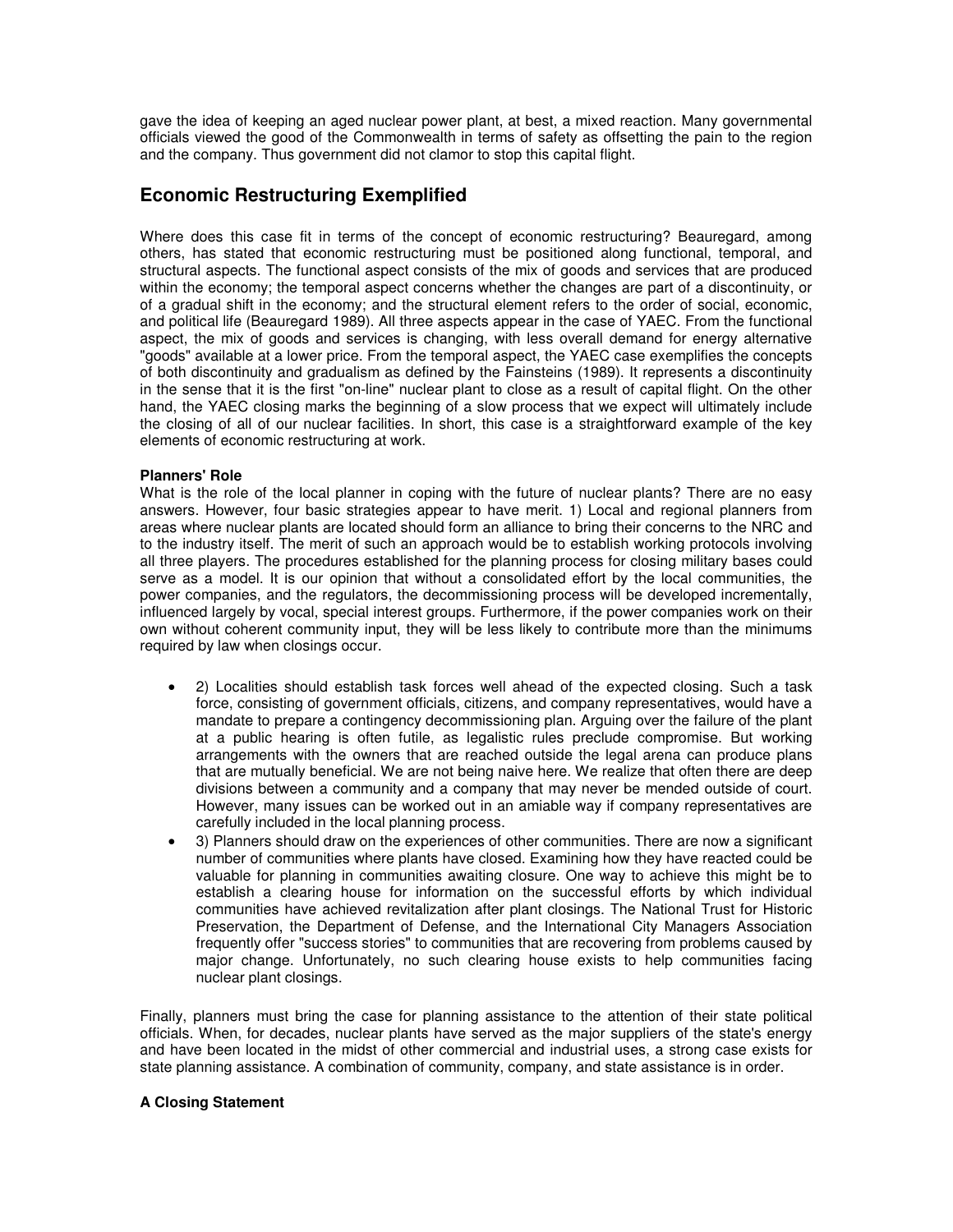Whether through lack of faith in technology, anxiety about waste disposal, resistance to rate increases, fear of socioeconomic change, recognition of risks to health and safety, worry about land use impacts, objections to various inequities, or some combination of these reservations, the public will someday reshape decommissioning policy. In anticipation, a research program should examine these issues, at least in those communities where power plants are earmarked for the first wave of commercial decommissioning. Such studies will not only provide the empirical data needed to assist decision making, but will help to include a broader segment of the population in decisions about decommissioning policy.

#### **NOTES**

1. This interpretation is based on a series of interviews in fall 1993, between researchers at the University of Massachusetts Center for Economic Development and local citizens and public officials (Maloney 1993). Also see Roche 1991c; Coakley and Roche 1988.

2. The data and the analysis of Yankee (Rowe)'s economic ties to the community in this section were taken from a report the authors prepared for YAEC in 1991 (Center for Economic Development 1991).

3. For a discussion of the range of decommissioning options, see Surrey 1992.

4. There is a touch of irony here: Even if restored to its natural beauty, the site will still fall within what Jakle and Wilson (1992) have defined as the "fifth order of dereliction."

5. In many ways, YAEC's behavior matches that of the industrial corporations in Southwestern Pennsylvania as described by Roger Ahlbrandt (1991).

#### **TABLE 1. YAEC's contribution to Western Massachusetts**

| Source                                                                      | Amount       |  |  |
|-----------------------------------------------------------------------------|--------------|--|--|
| YAEC Payroll                                                                | \$12,580,687 |  |  |
| Goods, Services and Municipal Costs in<br>Western Massachusetts             | \$3,847,906  |  |  |
| Civic/Public Service Contributions in<br>Western Massachusetts              | \$17,295     |  |  |
| Municipal Taxes and Contributions                                           | \$710,216    |  |  |
| Source: University of Massachusetts, Center for Economic Development (1991) |              |  |  |

**TABLE 2. YAEC employment and personal income multipliers for every million dollars of electricity produced** 

| --------------------<br>Multiplier Type                                                                         | Direct | Indirect | Induced | Total  |
|-----------------------------------------------------------------------------------------------------------------|--------|----------|---------|--------|
| Employment                                                                                                      | 4.8735 | 1.7607   | 2.4975  | 9.1317 |
| Personal Income<br>(million \$s)<br>Source: University of Massachusetts, Center for Economic Development (1991) | 0.1329 | 0.0303   | 0.0305  | 0.1936 |

MAP: MAP 1. The location of the YAEC nuclear power plant, Yankee Rowe. YAEC is located eleven miles north of State Route 2 and five miles south of the Vermont line. The nearest large community is Greenfield, the county seat, 27 miles east of the plant.

PHOTO (BLACK & WHITE): ILLUSTRATION 1. The YAEC nuclear power plant. Source: Yankee Atomic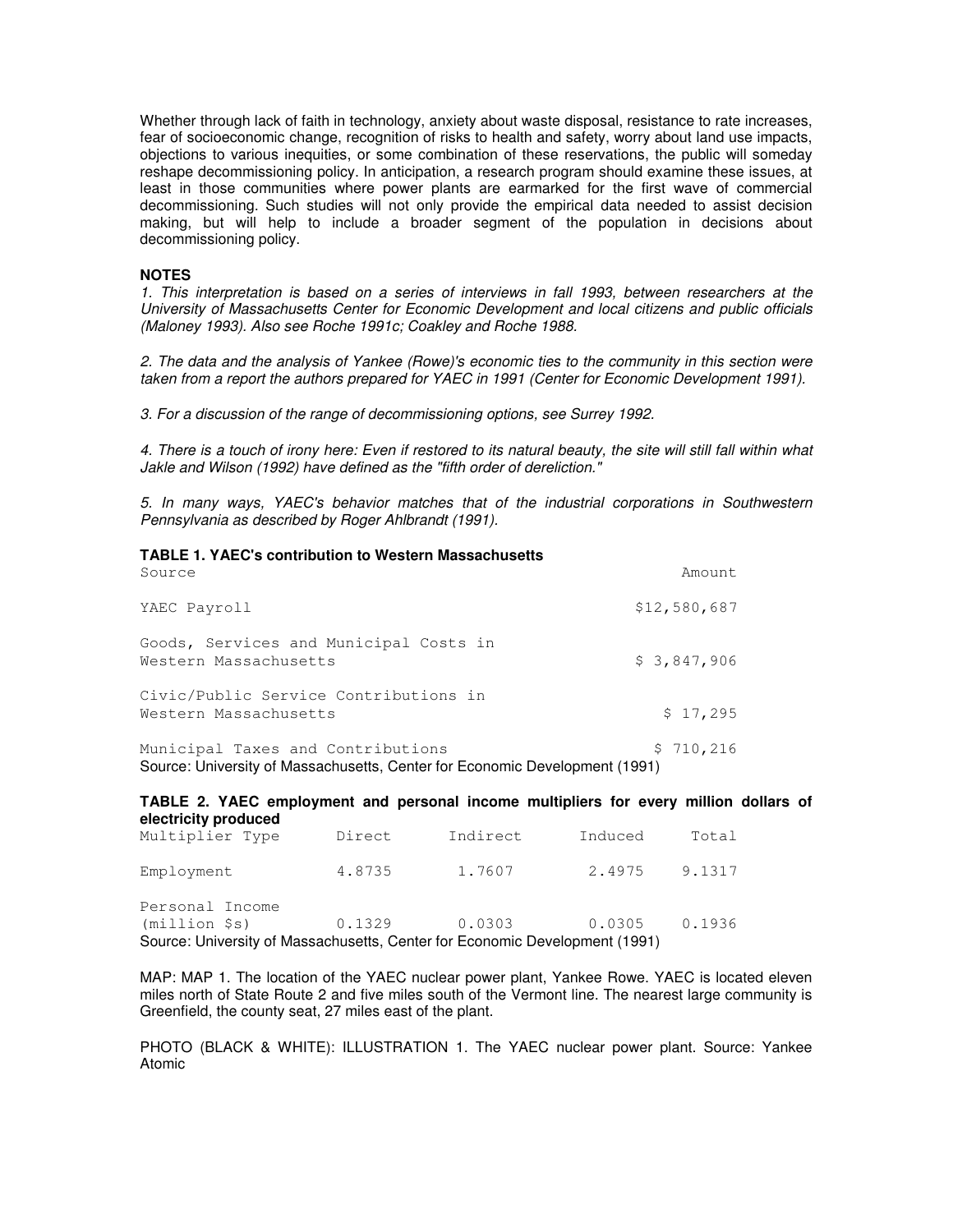PHOTO (BLACK & WHITE): ILLUSTRATION 2. Pleasant Dreams--a cartoon representative of the opposition to the NRC's renewing Yankee Rowe's operating license. Source: Valley Comics

PHOTO (BLACK & WHITE): ILLUSTRATION 3. The departure of a YAEC nuclear generator. The transportation of this generator, with lights blinking and klaxons piercing the hills, resembled a funeral procession marking the end of the YAEC plant. Source: Yankee Atomic

PHOTO (BLACK & WHITE): ILLUSTRATION 4. The future site of YAEC, in a simulation. Source: Yankee Atomic

#### **REFERENCES**

Ackerman, Jerry. 1985. Yankee Rowe: Obscure Success. Boston Globe, June 14: 2.

Ahlbrandt, Roger S. 1991. Mill Town Decline Ten Years Later. Journal of the American Planning Association 57,2: 193-203.

Ajzen, I, and M. Fishbein. 1980. Understanding Attitudes and Predicting Social Behavior. New Jersey: Prentice Hall.

Allen, Scott. 1996a. As the Industry Declines, Questions Increase. Boston Globe, October 1: A1, A30.

Allen, Scott. 1996b. Top Power Producers Enter New Era. Boston Globe, September 29: AI, A28.

Armstrong, Jeanne H., and John R. Mullin. 1987. Mature Industrial Policies: The Realities of Reindustrialization. New England Journal of Public Policy 31 (Winter/Spring): 7-38.

Armstrong, Jeanne H., and John R. Mullin. 1989. The Problems of Rural Reindustrialization. New England Journal of Public Policy 5,1: 49-62.

Ballard, Kenneth, et al. 1991. Utilities and Decommissioning Costs: The Meeting of Technology and Society. The Energy Journal, Special Issue on Nuclear Decommissioning, edited by Martin Pasqualetti and Geoffrey Rothwell: 29-41.

Beauregard, Robert A. 1989. Space, Time and Economic Restructuring. In Economic Restructuring and Political Response, edited by Robert Beauregard. Newbury Park, CA: Sage. Blixt, Wesley. 1991. Yankee Rowe Begins Shutdown. Springfield Union News, October 2:1.

Blixt, Wesley. 1993. Yankee Rowe Sets Open Discussion. Springfield Union News, February 13:1.

Bluestone, Barry, and Bennett Harrison. 1982. The Deindustrialization of America. New York: Basic Books.

Bohi, Douglas R., and Joel Darmstadter. 1991. Is National Energy Planning Oversold? Journal of the American Planning Association 57,3: 267-72.

Bowles, Samuel, David M. Gordon, and Thomas E. Weiskopf. 1984. Beyond the Wasteland: A Democratic Alternative to Economic Decline. Garden City, New York: Anchor Press.

Bupp, Irvin C., and Jean-Claude Derlan. 1981. The Failed Promise of Nuclear Power: The Story of Light Water. New York: Basic Books.

Burton, Paul. 1996. NRC Clears Yankee's Path. Valley Advocate, November 7: 7.

Campbell, John L. 1988. Collapse of an Industry. Ithaca, NY: Cornell University Press.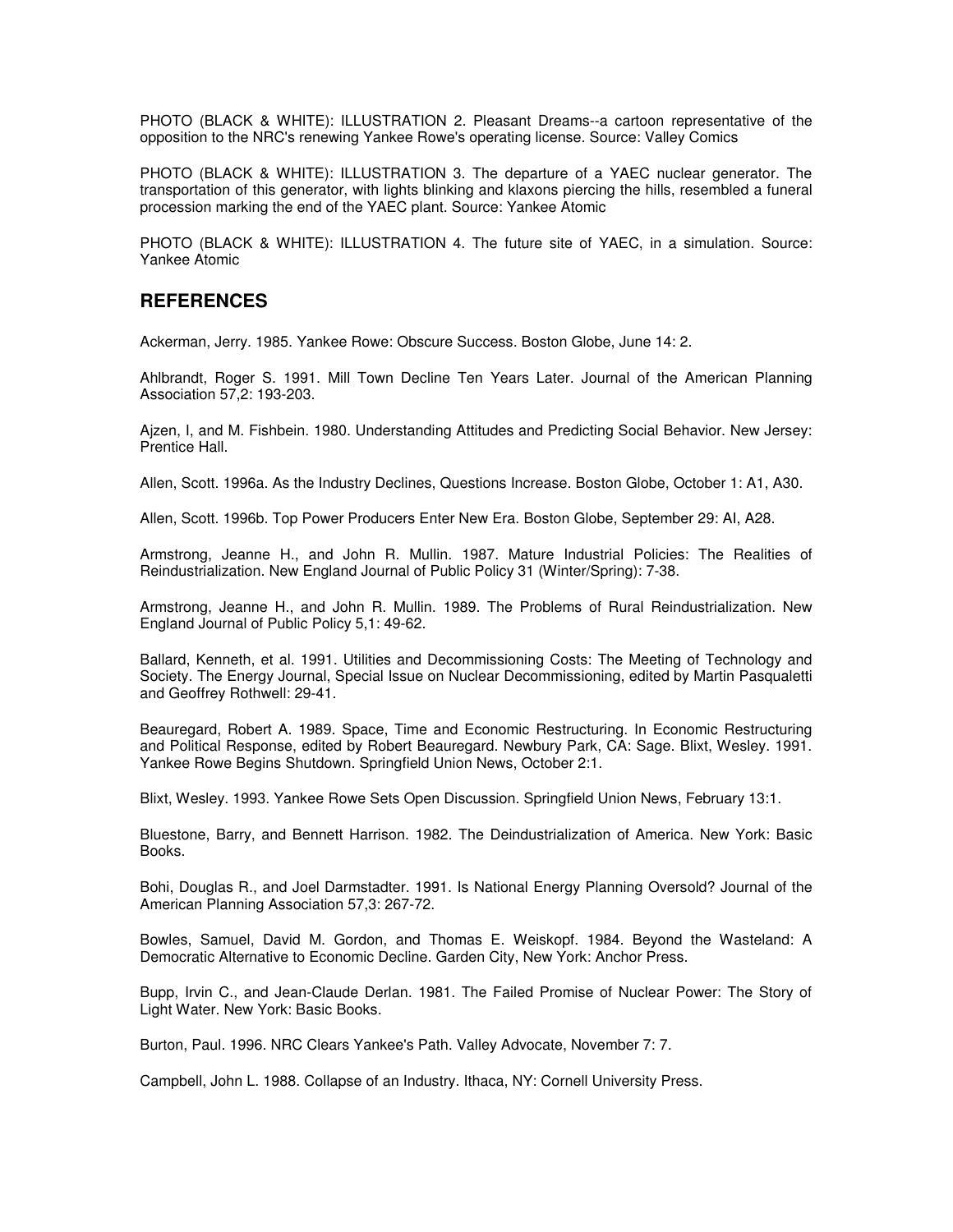Carroll, Archie. 1987. Management's Social Responsibilities. In Deindustrialization and Plant Closure, edited by Paul D. Staudohar and Holly Brown. Lexington, MA: Lexington Books. 167-81.

Center for Economic Development, University of Massachusetts. 1991. Economic Base Analysis, Yankee Atomic Electric Company, Rowe, Massachusetts. Amherst: Center for Economic Development.

Chandler, David L. 1995. Dismantling Yankee Rowe: Work Stalled. Boston Globe, June 5: 25-6.

Chapman, Duane. 1991. Decommissioning and Nuclear Waste Policy. The Energy Journal 12, 5: 247- 54.

Coakley, Tom, and B.J. Roche. 1988. Two Towns, Two Nuclear Plants, Two Stories. Boston Globe, April 4: 21.

Court Rules Against Government on Nuclear Fuel. 1996. New York Times, July 24: A23.

Curran, Karen. 1995. Plymouth Ponders Huge Development. Boston Globe, February 4: 35.

Davis, Richie. 1992. Group: Maintain Emergency Nuclear Plans. The Greenfield Recorder, December 22: 1.

Davis, Richie. 1993a. Downs Syndrome Link Being Sought. The Greenfield Recorder, January 6: 1.

Davis, Richie. 1993b. Officials Plan Autopsy of Yankee Rowe Plant. The Greenfield Recorder, January 14: 2.

Davis, Richie. 1993c. Taking Yankee Atomic Apart. The Greenfield Recorder, February 21: 1.

Davis, Richie. 1995. Meticulous Work in Rowe. The Greenfield Recorder, March 30: 1,7.

Davis, Richie. 1996a. NRC Panel Says "No" to Decommissioning Hearing. The Greenfield Recorder, September 28: 3.

Davis, Richie. 1996b. Yankee Atomic Releases Figures on Worker Exposure. The Greenfield Recorder, July 12: 2.

Dear, M.J., and S. M. Taylor. 1982. Not on Our Street: Community Attitudes to Mental Health Care. London: Pion Limited.

Decommissioning Halted At Rowe Nuclear Plant. 1995. Boston Globe, October 14: 15.

Dismantling of A Plant to Cost \$247 Million. 1992. New York Times, June 2: A-8.

Drucker, Peter. 1974. Management: Tasks, Responsibilities, Practices. New York: Harper and Rowe.

Easterbrook, Gregg. 1993. Energy: The Future of Electric Power. The Atlantic 272, l(July): 42-6.

Fainstein, Susan S., and Norman L Fainstein. 1989. Technology, the New Industrial Division of Labor and Location: Continuities and Disjunctures. In Economic Restructuring and Political Response, edited by Robert Beauregard. Newbury Park, CA: Sage.

Federal Writers Project. 1983. The WPA Guide to Massachusetts. A Reprint of the 1937 Edition. New York: Pantheon Books.

Feinstein, Mark. 1993. Taking Down Rowe. Daily Hampshire Gazette, November 20-21:1.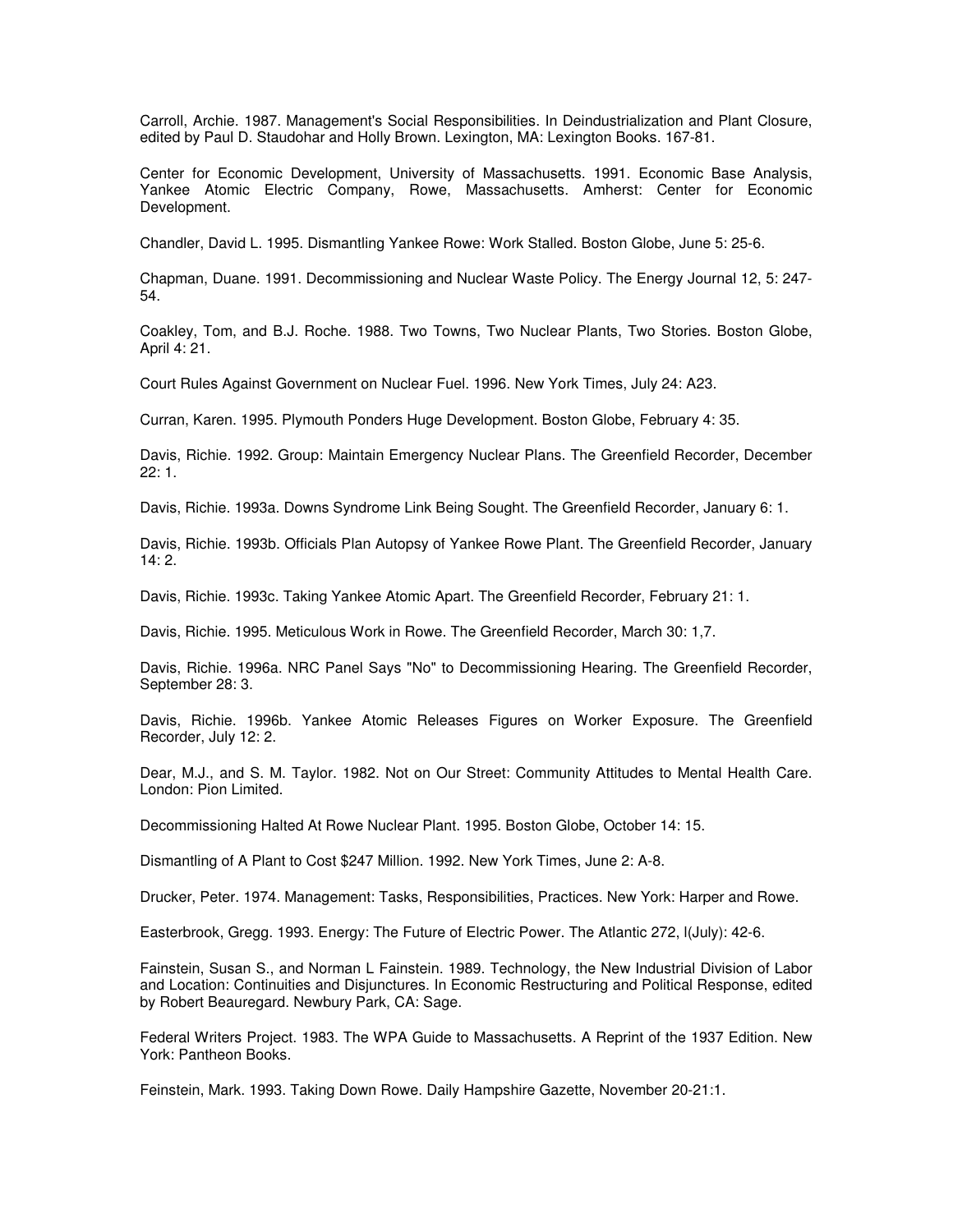Gelbspan, Ross. 1992. Does Nuclear Ad Tout Plan for Yesterday? Boston Globe, January 14: 3.

Gordon, Ralph. 1993. Town Loses Market. Springfield Union News, April 14: F-13.

Gordon, Ralph. 1995. Rowe Needs Site to Dump Wastes. Springfield Union News, February 16: F17.

Gordon, Ralph. 1996. NRC Backs Yankee Decommissioning. Springfield Union News, October 19: B2.

Gordus, Jeanne P., Paul Jarley, and Louis Ferman. 1981. Plant Closings and Economic Dislocation. Kalamazoo, MI: The W. E. Upjohn Institute for Employment Research.

Hanson, Mark, Stephen Kidwell, Dennis Ray, and Rodney Stevenson. 1991. Electric Utility Least Cost Planning. Journal of the American Planning Association 57,1: 34-43.

Hewlett, James G. 1992. The Operating Costs and Longevity of Nuclear Power Plants. Energy Policy (July): 608-19.

Holdsmith, Gwen. 1991. Interview with the authors, Greenfield, Massachusetts, October 23.

Howe, Peter. 1997. DPH Releases Study on Deerfield Valley. Boston Globe, February 13: A50.

Howell, James. 1985. The New England Economic Revitalization and Future Research Priorities. New England Journal of Public Policy 1,1: 6-8.

Jakle, John A., and David Wilson. 1992. Derelict Landscapes: The Wasting of America's Built Environment. Savage, Maryland: Rowman and Littlefield.

Keller, Charles. 1992. Rowe Readies for Yankee Departure. The Greenfield Recorder, April 22: 1.

Kelly, Ray, and David Valette. 1992. Yankee Rowe Board Votes to Close Plant. Springfield Union News, February 27: 1.

Kolbert, Elizabeth. 1991. Near Old Nuclear Plant, Town Keeps the Faith. New York Times, July 20: 6.

Kriz, Margaret E. 1991. Nuclear Wind Down. National Journal, August 31: 2081.

Lacey, Michael, ed. 1991. Government and Environmental Politics. Washington, DC: The Woodrow Wilson Center Press.

Lawrence, Ann T. 1987. Union Responses to Plant Closure. In Deindustrialization and Plant Closure, edited by Paul D. Staudohar and Holly Brown. Lexington, MA: Lexington Books, 201-15.

Lawrence, Robert C. 1983. The Myth of Deindustrialization. Challenge (November-December): 12-21.

Lenssen, Nicholas. 1993. Nuclear Power at Virtual Standstill. In Vital Signs 1993, edited by Lester R. Brown, Hal Kane, and Ed Ayres. New York: W. W. Norton. 50-1.

Lodge, George C. 1986. The American Disease. New York: New York University Press.

Maloney, Charlotte. 1993. Interview Notes. Amherst: University of Massachusetts Center for Economic Development.

Martin, Mary. 1993. Idealism and the Deal. Boston Sunday Globe, November 28: 84-5.

Mathews, Richard. 1989. Monroe: Franklin County's Forgotten Town. Hampshire Life, September 8: 6- 9.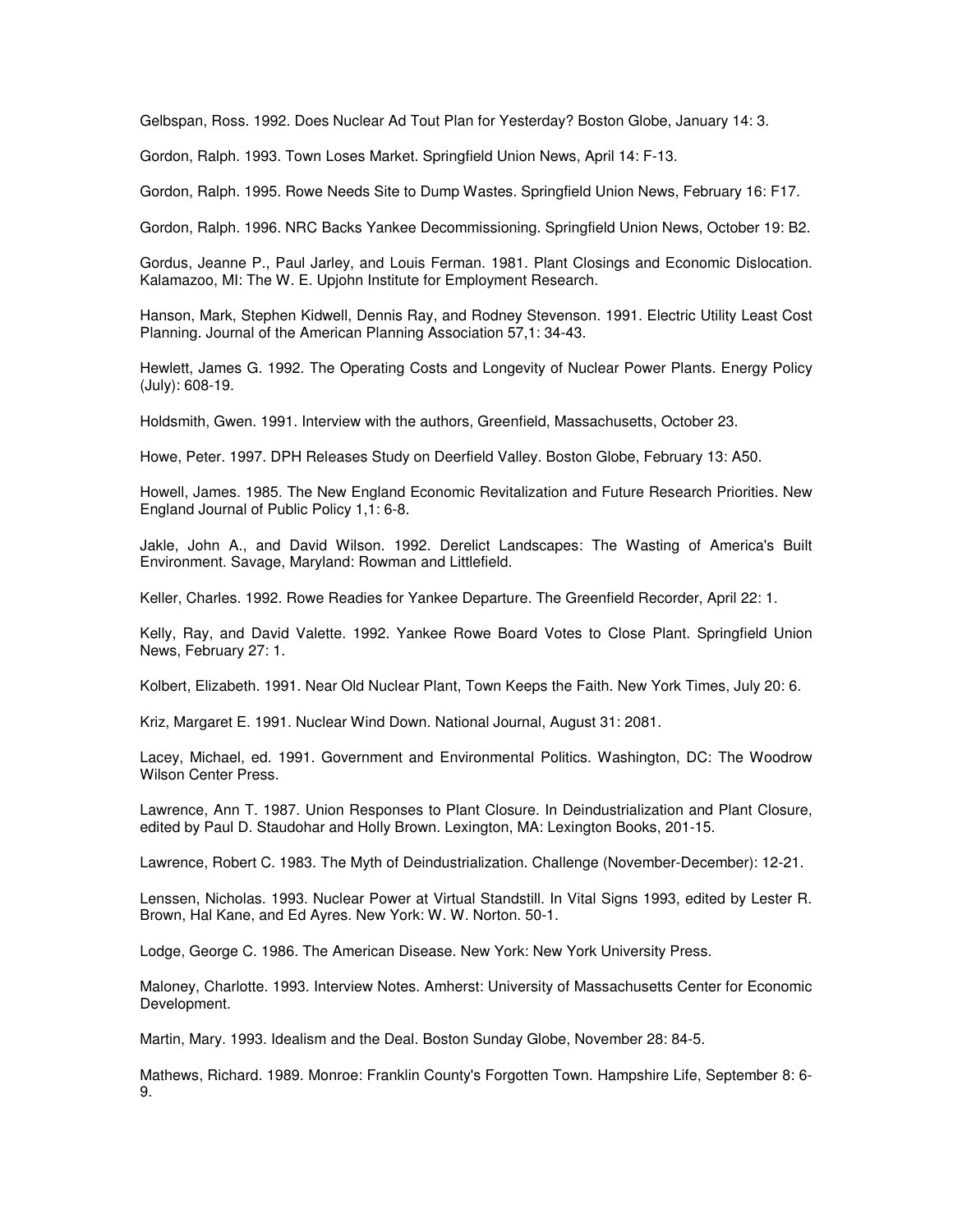McAllister, Donald. 1980. Evaluation in Environmental Planning: Assessing Environmental, Social, Economic, and Political Trade-Offs. Cambridge, MA: MIT Press.

McKee, David, ed. 1991. Energy, the Environment, and Public Policy: Issues for the 1990s. New York: Praeger.

Merzbach, Scott. 1996. Rowe Town Meeting Voters OK Budget. The Greenfield Recorder, May 14: 4.

Moriarty, Jo-Ann. 1993. NRC Offers Yankee Rowe for Autopsy. Springfield Union News, January 13: 3.

Morone, Joseph, and Edward Woodhouse. 1989. The Demise of Nuclear Energy: Lessons for Democratic Control of Technology. New Haven: Yale University Press.

Nuclear Power: Will Voters Just Say No? 1988. Daily Hampshire Gazette, October 4: 29.

Nyhan, David. 1988. A "Yes" on 4 Sends a Message. Boston Globe, October 23: A-29.

Parker, Deborah. 1993. Parents at Rally Urge Study of Yankee and Defects Link. The Greenfield Recorder, December 22: 1.

Pasqualetti, Martin J., ed. 1990. Nuclear Decommissioning and Society: Public Links to a New Technology. London: Routledge.

Pasqualetti, Martin J. 1991a. Nuclear Oversight: A Critical Analysis of the Public Element in Decommissioning Policy. In Energy, The Environment and Public Policy, edited by David McKee. New York: Praeger. 128-39.

Pasqualetti, Martin J. 1991b. The Place of Economics in Decommissioning Policy. In The Energy Journal, special issue on nuclear decommissioning, edited by Pasqualetti and Rothwell. 3-11.

Pasqualetti, Martin J., and David Pijawka, eds. 1984. Nuclear Power: Assessing and Managing Hazardous Technology. Boulder, Colorado: Westview Press.

Pasqualetti, Martin J., and K. David Pijawka. 1996. Unsiting Nuclear Power Plants: Decommissioning Risks and Their Land Use Context. Professional Geographer 48,1: 57-69.

Perucci, Carolyn C., Robert Perucci, Dena B. Targ, and Harry R. Targ. 1988. Plant Closings: International Contexts and Social Costs. New York: Aldine DeGruyter.

Popper, FrankJ. 1987. LP/HC and LULUs: The Political Uses of Risk Analysis in Land Use Planning. In Resolving Locational Conflict, edited by Robert W. Lake. New Brunswick, NJ: Center for Urban Policy Research. 275-87.

Portz, John. 1988. The Politics of Plant Closings. Kansas City, Kansas: University Press of Kansas.

Quinn, Melissa. 1996. Telephone interview, December 6.

Raybuck, Virginia. 1995. Rowe Board Won't Tuition Pupils to New Heath School. The Greenfield Recorder, November 15: 2.

Roche, B.J. 1991a. Antinuclear Efforts Refocused. Boston Globe, September 22: 84.

Roche, B.J. 1991b. Nuclear License Bid Stalls. Boston Globe, July 7: 21, 28.

Roche, B.J. 1991c. Rowe Residents Cope with Charges of Danger at Nuclear Power Plant. Boston Globe, June 14: 21.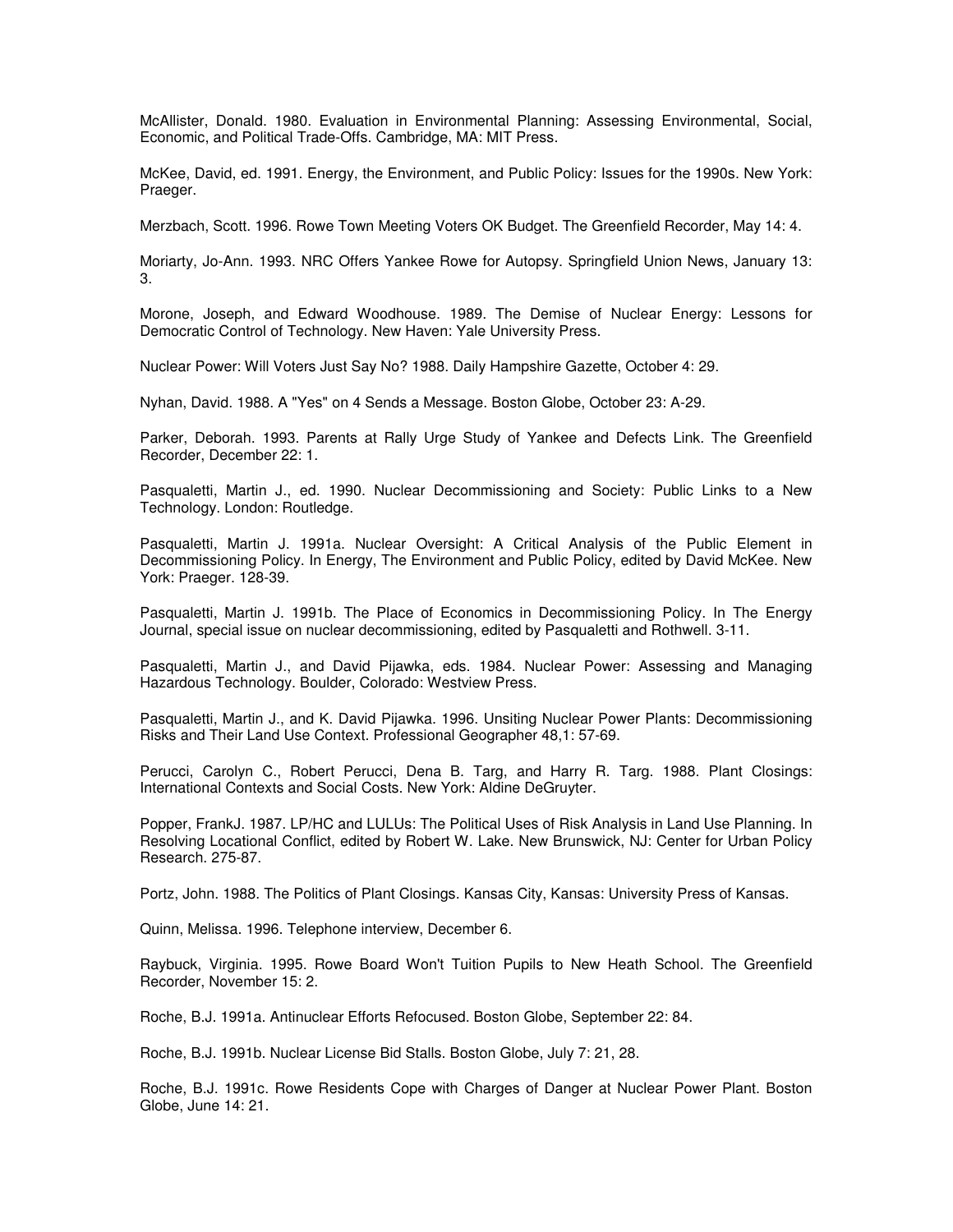Schumpeter, Joseph A. 1939.2 vols. Business Cycles: A Theoretical, Historical and Statistical Analysis of the Capitalist Process. New York: McGraw-Hill.

Sloan, Margaret. 1994. Interview with the authors, January 19.

Staudohar, Paul D., and Holly E. Brown, eds. 1987. Deindustrialization and Plant Closure. Lexington, Massachusetts: Lexington Books.

Strategic Planning: Linking Individual Success to Yankee Success. 1991. The Yankee Vision 3, 3: #1.

Surrey, John. 1992. The Ethics of Decommissioning. Energy Policy (July): 632-40.

Taylor, James, and Melissa Quinn. 1996. Planning Board: Goals for Rowe II Second Visions Workshop. Rowe Goal Post, 15, 11: 4.

Tree, Christina. 1987. The Other Massachusetts. Woodstock, Vermont: The Countryman Press.

Tribe Agrees to Store Radioactive Waste. 1995. Springfield Union News, March 11: 1,5.

Tye, Larry. 1988. Nader Group Says Shut Rowe, Plymouth Plants. Boston Globe, April 4:21.

Valette, David. 1992. Rowe Plant Closing Nukes Property Sales. Springfield Union News, March 28: 1.

Valette, David. 1993a. Mohawk Trail Schools Buy Yankee Modular Building. Springfield Union News, April 30: F-19.

Valette, David. 1993b. Rowe Raises Tuition Costs for Heath. Springfield Union News, February 5: F-15.

Valette, David A. 1995. School May Close Its Doors. Springfield Union News, February 18:F11 +.

Wald, Mathew L. 1991a. Doubts Raised on License Renewal for Oldest Nuclear Plant in Nation. New York Times, July 7: A-14.

Wald, Mathew L. 1991b. Regulator Wary on Plans for A Plant. New York Times, July 12: B-4.

Wald, Mathew L. 1991c. Turning Off the Juice. New York Times, October 6: F-4.

Wasserman, Harvey. 1991. Bush's Pro-Nuke Energy Strategy. The Nation, May 20: 656-7.

Weissman, Robert. 1992. A Nuclear Tombstone. Multinational Monitor 13, 4: 7.

Wendling, Wayne R. 1984. The Plant Closure Policy Dilemma: Labor, Law and Bargaining. Kalamazoo, Michigan: The W. E. Upjohn Institute for Employment Research.

Werth, Barry. 1991, Windfall, or How Rowe, Massachusetts Learned to Stop Worrying and Love Its Nuclear Power Plant. New England Monthly 6,13: 38-43, 99.

Whipple, Chris G. 1996. Can Nuclear Waste Be Stored Safely at Yucca Mountain? Scientific American, 274: 72-9.

White, Alan, and Samuel Ratick. 1989. Risk, Compensation and Regional Equity in Locating Hazardous Facilities. Papers of the Regional Science Association 67: 29-42.

Wilke, John R. 1991a. Aging Nuclear Plant Becomes a Hot Issue as Relicensings Near. Wall Street Journal, September 12: 1.